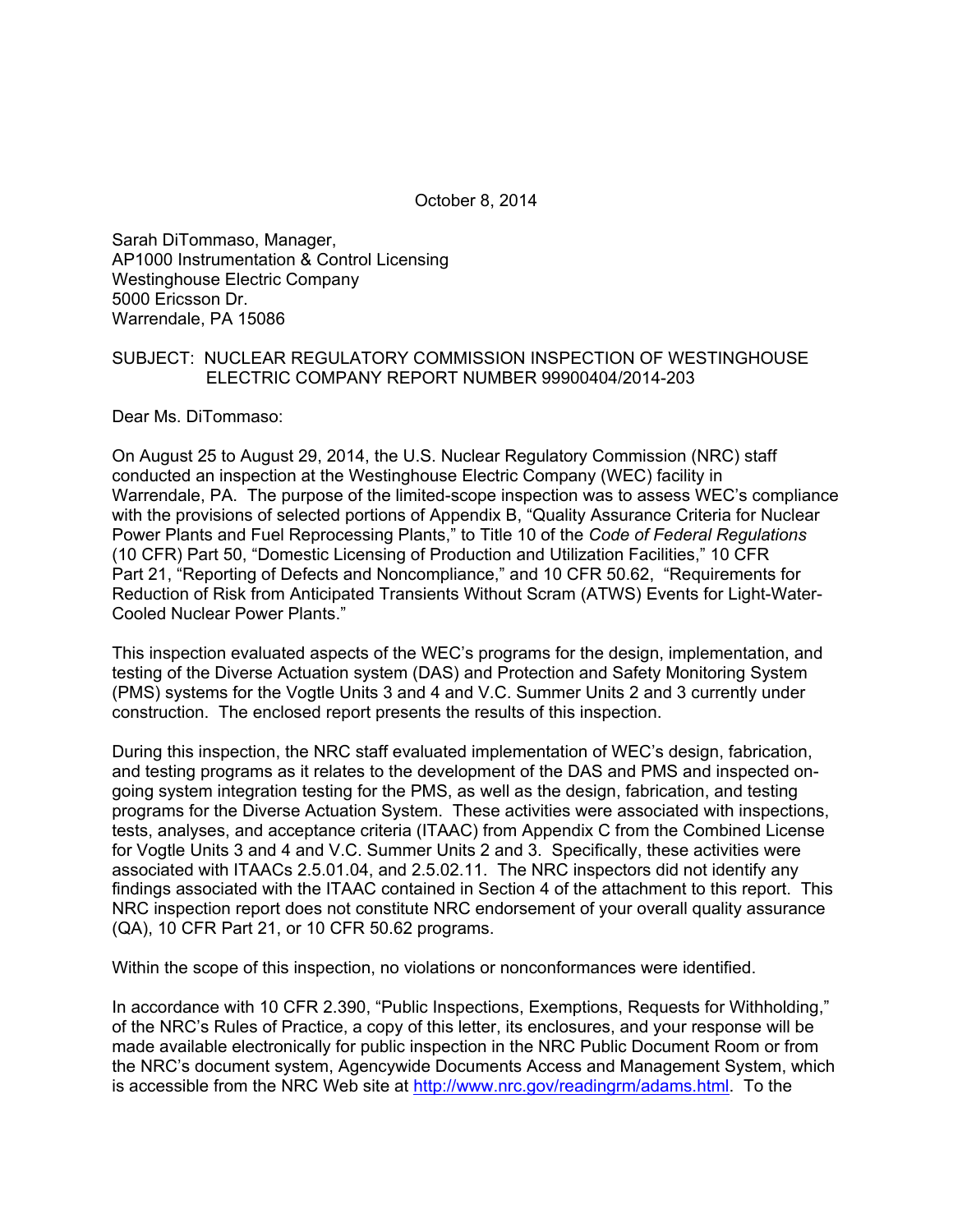#### S. DiTommaso -2-

extent possible, your response should not include any personal privacy, proprietary, or safeguards information so that it can be made available to the public without redaction. If personal privacy or proprietary information is necessary to provide an acceptable response, then please provide a bracketed copy of your response that identifies the information that should be protected and a redacted copy of your response that deletes such information. If you request that such material is withheld from public disclosure, you must specifically identify the portions of your response that you seek to have withheld and provide in detail the bases for your claim (e.g., explain why the disclosure of information will create an unwarranted invasion of personal privacy or provide the information required by 10 CFR 2.390(b) to support a request for withholding confidential commercial or financial information). If safeguards information is necessary to provide an acceptable response, please provide the level of protection described in 10 CFR 73.21, "Protection of Safeguards Information: Performance Requirements."

Sincerely,

## */RA/*

Richard A. Rasmussen, Chief Electrical Vendor Inspection Branch Division of Construction Inspection and Operational Programs Office of New Reactors

Docket No.: 99900404

Enclosures:

1. Inspection Report No. 99900404/2014-203 and Attachment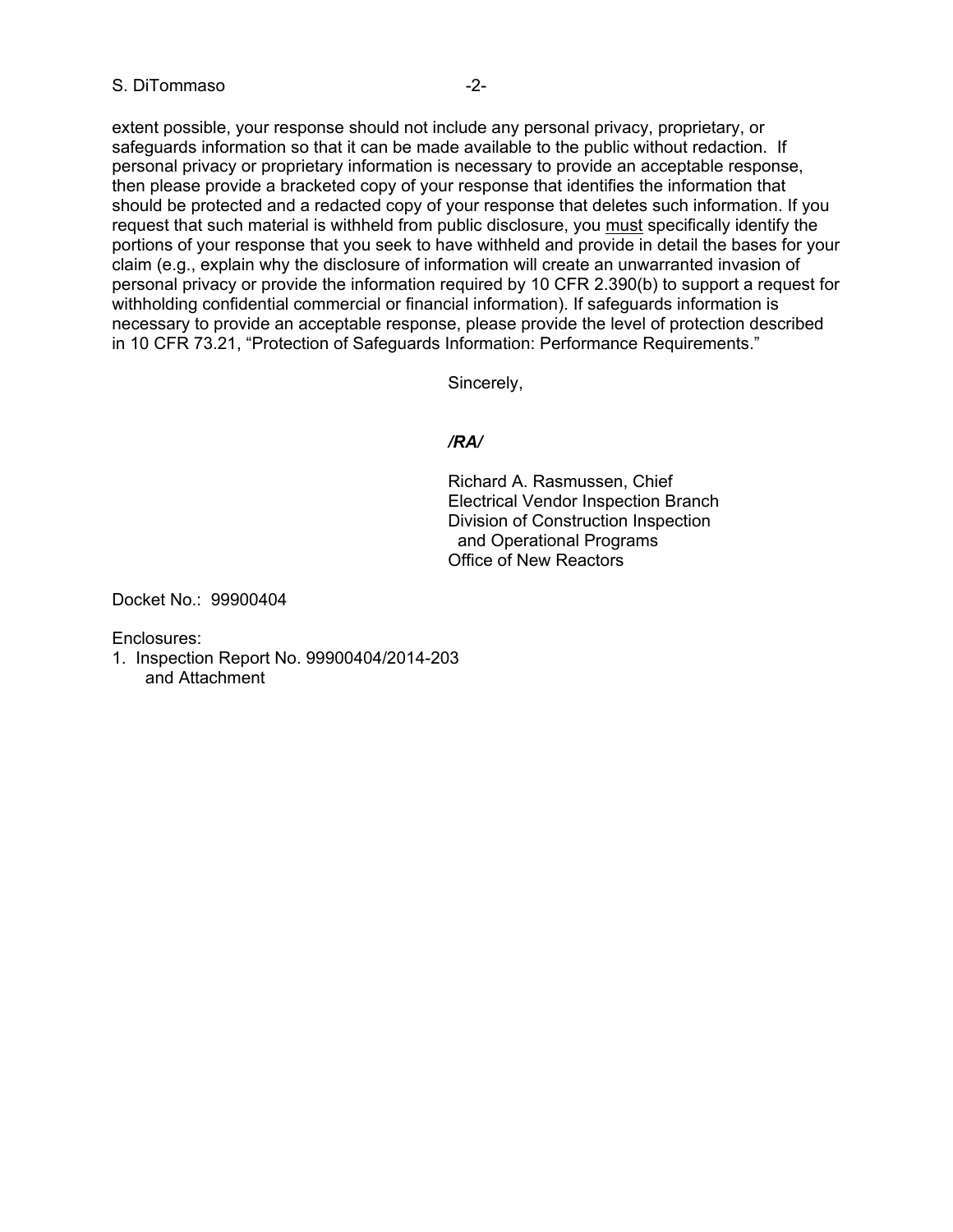S. DiTommaso  $-2$  -

personal privacy or proprietary information is necessary to provide an acceptable response, then please provide a bracketed copy of your response that identifies the information that should be protected and a redacted copy of your response that deletes such information. If you request that such material is withheld from public disclosure, you must specifically identify the portions of your response that you seek to have withheld and provide in detail the bases for your claim (e.g., explain why the disclosure of information will create an unwarranted invasion of personal privacy or provide the information required by 10 CFR 2.390(b) to support a request for withholding confidential commercial or financial information). If safeguards information is necessary to provide an acceptable response, please provide the level of protection described in 10 CFR 73.21, "Protection of Safeguards Information: Performance Requirements."

Sincerely,

## */RA/*

Richard A. Rasmussen, Chief Electrical Vendor Inspection Branch Division of Construction Inspection and Operational Programs Office of New Reactors

Docket No.: 99900404

Enclosures:

1. Inspection Report No. 99900404/2014-203 and Attachment

#### **DISTRIBUTION**:

ASakadales ERoach KKavanagh ditomms@westinghouse.com

| <b>ADAMS Accession No.: ML14262A351</b> |                  | *via email            |             | <b>NRO-002</b>   |               |
|-----------------------------------------|------------------|-----------------------|-------------|------------------|---------------|
| <b>OFFICE</b>                           | NRO/DCIP/EVIB    | NRO/DE/ICE1           | NRO/DE/ICE1 | RII              | NRO/DCIP/EVIB |
| <b>NAME</b>                             | <b>GGalletti</b> | HJe*                  | KMott*      | RMathisIII*      | GLipscomb     |
| <b>DATE</b>                             | 09/ /2014        | 09/22/2014            | 09/19/2014  | 09/19/2014       | 09/19/2014    |
| <b>OFFICE</b>                           | NRO/DCIP/EVIB    | NRO/DCIP/CIPB         | RII         | NRO/DCIP/IGCB    | NRO/DCIP/EVIB |
| <b>NAME</b>                             | PNatividad*      | <b>TFredette Greg</b> | LCastelli*  | <b>BAnderson</b> | RRasmussen    |
|                                         |                  | Galletti for          |             |                  | AValentin for |
| <b>DATE</b>                             | 09/19/2014       | 09/22/2014            | 09/19/2014  | 09/24/2014       | 10/8/2014     |

 **OFFICIAL RECORD COPY**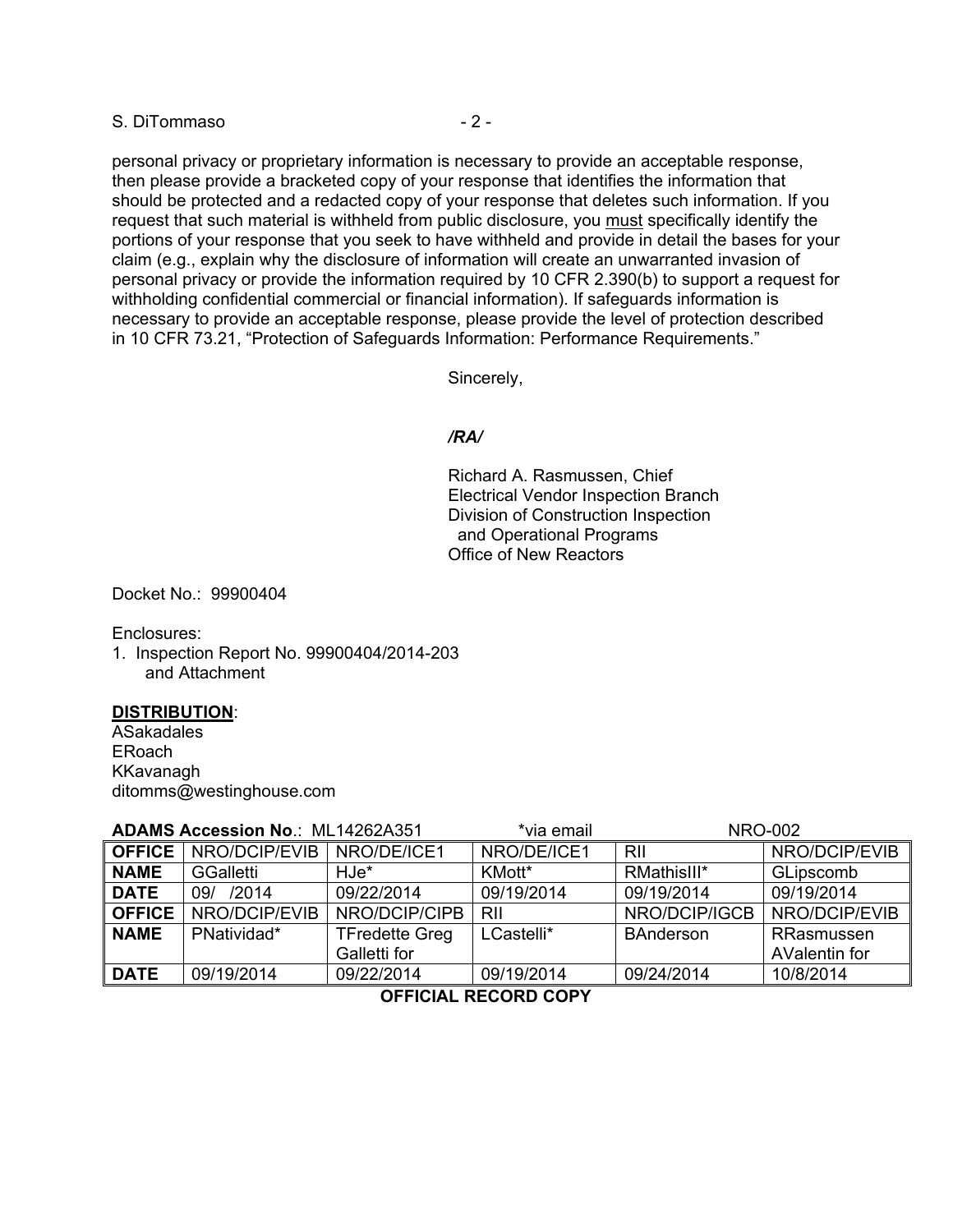#### **U.S. NUCLEAR REGULATORY COMMISSION OFFICE OF NEW REACTORS DIVISION OF CONSTRUCTION INSPECTION AND OPERATIONAL PROGRAMS VENDOR INSPECTION REPORT**

| Docket No.:                       | 99900404                                                                                                                                                                                                                                                                                                                                                                                                            |
|-----------------------------------|---------------------------------------------------------------------------------------------------------------------------------------------------------------------------------------------------------------------------------------------------------------------------------------------------------------------------------------------------------------------------------------------------------------------|
| Report No.:                       | 99900404/2014-203                                                                                                                                                                                                                                                                                                                                                                                                   |
| Vendor:                           | <b>Westinghouse Electric Company</b><br>5000 Ericsson Dr.<br>Warrendale, PA 15086                                                                                                                                                                                                                                                                                                                                   |
| Vendor Contact:                   | Sarah DiTommaso, Manager,<br>AP1000 Instrumentation & Control Licensing<br><b>Westinghouse Electric Company</b><br>5000 Ericsson Dr.<br>Warrendale, PA 15086<br>Email: ditomms@westinghouse.com                                                                                                                                                                                                                     |
| <b>Nuclear Industry Activity:</b> | Westinghouse Electric Company, LLC, located at 5000 Ericsson<br>Drive, Suite 517, Warrendale, PA 15086, whose scope of supply<br>includes but not limited to safety-related design, fabrication,<br>testing, and delivery of the Protection and Safety Monitoring<br>System and the non-safety Diverse Actuation System instruments<br>and controls products to the current US AP1000 plants under<br>construction. |
| <b>Inspection Dates:</b>          | August 25 - 29, 2014                                                                                                                                                                                                                                                                                                                                                                                                |
| Inspection Team Leader:           | Greg Galletti, NRO/DCIP/EVIB                                                                                                                                                                                                                                                                                                                                                                                        |
| Inspectors:                       | Lisa Castelli, R-II/DCI/CIB1<br>Robert Mathis III, R-II/DCI/CIB1<br>Hyung Je, NRO/DE/ICE1<br>Kenneth Mott, NRO/DE/ICE1<br>George Lipscomb, NRO/DCIP/EVIB<br>Philip Natividad, NRO/DCIP/EVIB<br>Thomas Fredette, NRO/DCIP/CIPB<br>Brij Verma, FANR Observer                                                                                                                                                          |
| Approved by:                      | Richard A. Rasmussen, Chief<br><b>Electrical Vendor Inspection Branch</b><br>Division of Construction Inspection<br>and Operational Programs<br><b>Office of New Reactors</b>                                                                                                                                                                                                                                       |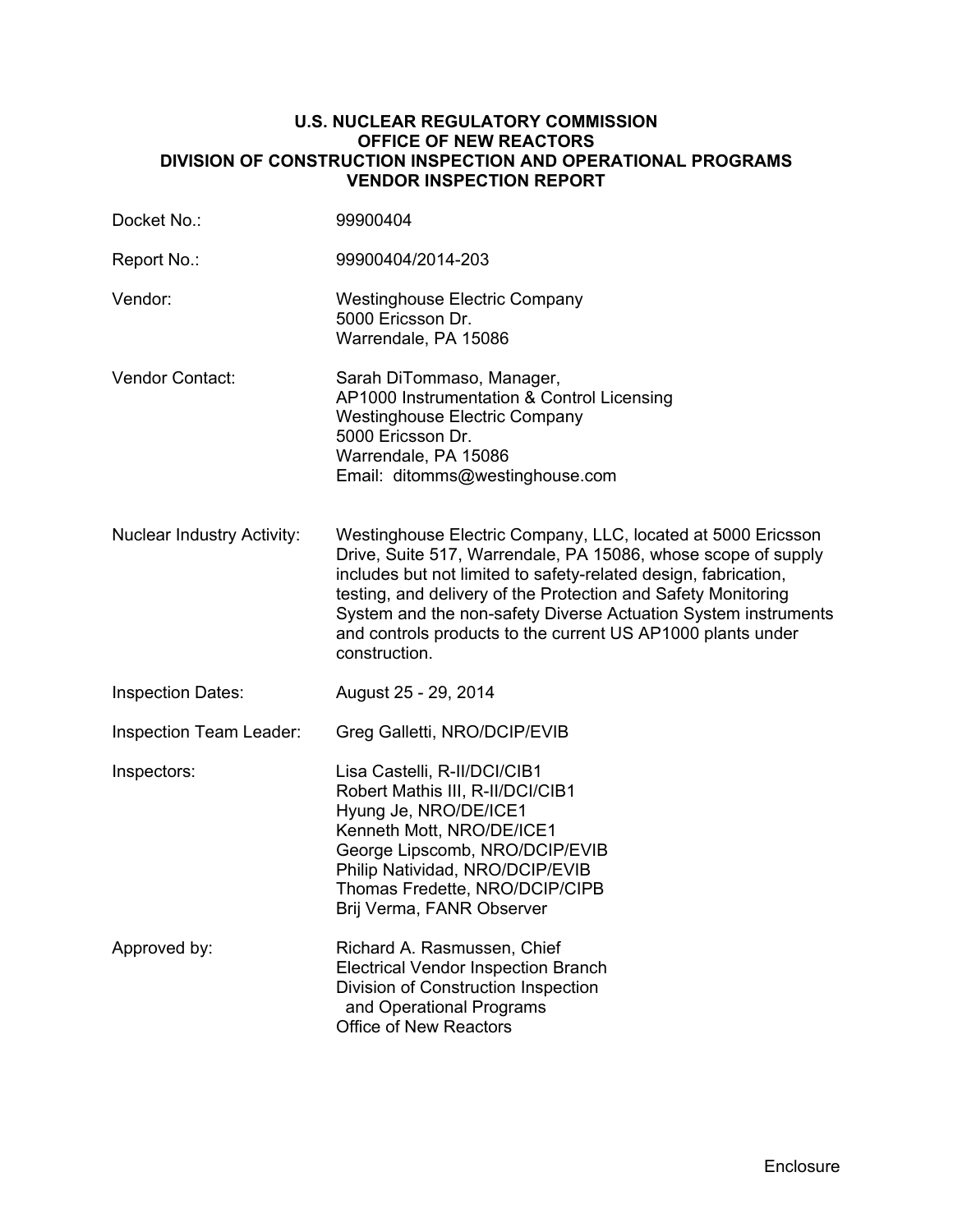# **EXECUTIVE SUMMARY**

#### Westinghouse Electric Company 99900404/2014-203

The U.S. Nuclear Regulatory Commission (NRC) staff conducted this vendor inspection to verify that Westinghouse Electric Company, LLC (hereafter referred to as WEC), implemented an adequate quality assurance program that complies with the requirements of Appendix B, "Quality Assurance Criteria for Nuclear Power Plants and Fuel Reprocessing Plants," to Title 10 of the *Code of Federal Regulations* (10 CFR) Part 50, "Domestic Licensing of Production and Utilization Facilities," 10 CFR Part 21, "Reporting of Defects and Noncompliance," and 10 CFR 50.62, "Requirements for Reduction of Risk from Anticipated Transients Without Scram (ATWS) Events for Light-Water-Cooled Nuclear Power Plants." The inspectors conducted this inspection at the WEC facility in Warrendale, PA, on August 25-29, 2014.

This inspection specifically evaluated WEC's inspection and testing of safety-related components for new construction commercial nuclear plants in the US. The inspectors reviewed the aspects of the vendor's design, fabrication, and testing of safety-related components of the Protection and Safety Monitoring System (PMS), and the non-safety related Diverse Actuation System (DAS).

The following regulations served as the bases for this NRC inspection:

- Appendix B to 10 CFR Part 50
- 10 CFR Part 21
- 10 CFR 50.62

.

The inspectors used Inspection Procedure (IP) 43002, "Routine Inspections of Nuclear Vendors," dated July 15, 2013, and IP 65001.22, "Inspection of Digital Instrumentation and Control (DI&C) System/Software Design Acceptance Criteria (DAC)-Related ITAAC," dated December 19, 2011.

The information below summarizes the results of this inspection.

## DAS Design Control and Implementation

The inspectors determined that WEC's implementation of their policy and procedures for the design, fabrication, and testing of the DAS system satisfy the regulatory requirements set forth in 10 CFR Part 50.62, generic letter (GL) 85-06, "Quality Assurance Guidance for ATWS Equipment that is not Safety-Related," and the associated QA programmatic controls described in the Westinghouse AP1000 "Design Certification Document," Revision 19, Chapter 17, "Quality Assurance," table 17-1. No findings of significance were identified.

## PMS Regression Testing and Analysis

The inspectors determined that WEC's implementation of their policy and procedures for control of design and testing associated with the AP1000 generic baseline (BL) 7.8.0 to AP1000 generic BL 7.8.2 regression activities for the PMS system satisfy the regulatory requirements set forth in Criterion III, "Design Control," and Criterion XI, "Test Control," of Appendix B to 10 CFR Part 50. No findings of significance were identified.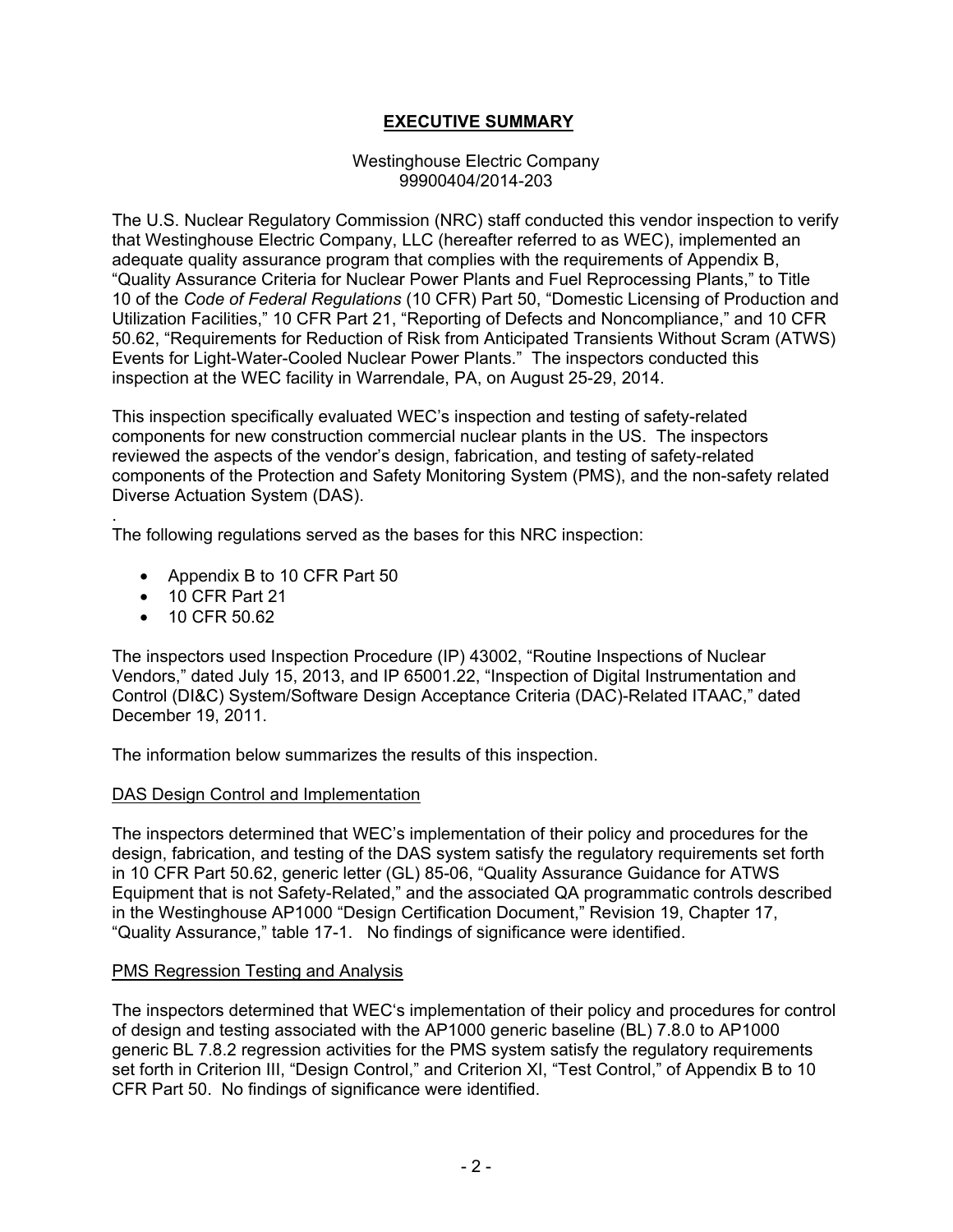## PMS Test Control

The inspectors determined that WEC's implementation of their policy and procedures for control of testing of portions of the PMS system satisfy the regulatory requirements set forth in Criterion XI, "Test Control," Appendix B to 10 CFR Part 50. No findings of significance were identified.

#### Review Previous NRC Inspection Reports Corrective Action Implementation

The NRC staff reviewed documentation to verify closure of previous nonconformances from the NRC Inspections conducted in April 2011 at CS Innovations and in January 2014 at WEC.

The NRC reviewed and determined that corrective and preventive actions related to April 2011 NRC inspection findings are appropriate and complete. As a result, Nonconformance 99901404/2011-201-03 and Nonconformance 99901404/2011-201-04 are closed.

The NRC staff determined that WEC's assessment of the CIM product quality, independent verification and validation (IV&V) processes, and corrective and preventive actions related to January 2014 inspection findings are currently in-process and will be reviewed after completion.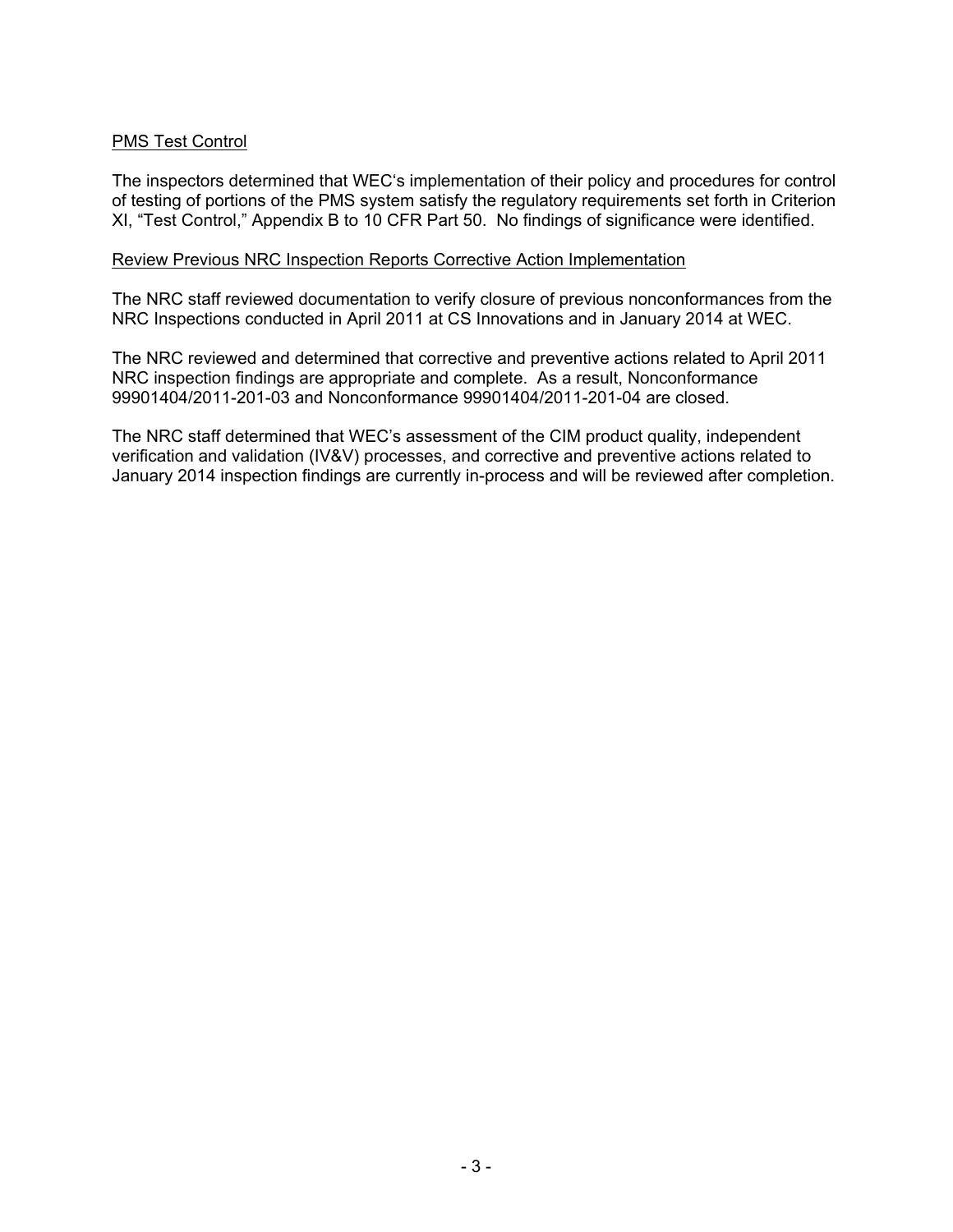# REPORT DETAILS

#### 1. Diverse Actuation System (DAS) Design Control and Implementation

#### DAS Design Requirements Review

#### a. Inspection Scope

The DAS is a non-safety system that is designed to conform to the Code of Federal Regulations (CFR), Title 10, Part 50, Section 62 (10 CFR 50.62), "Requirements for Reduction of Risk from Anticipated Transients Without Scram (ATWS) Events for Light-Water-Cooled Nuclear Power Plants," and provides a diverse backup to the safetyrelated PMS. The enclosure to GL 85-06, "Quality Assurance Guidance for ATWS Equipment that is not Safety-related," (ML031140390) provides the QA guidance required by 10 CFR 50.62. In addition, the DAS architecture and associated licensing bases at the functional design level are identified in WCAP-17184-NP, "AP1000 Diverse Actuation System Planning and Functional Design Summary Technical Report," July 2010, Revision 2 (ML102170263).

The inspectors focused on verifying adequate design and implementation controls associated with DAS design requirements. The inspectors evaluated the DAS design process lifecycle documents as well as the specific implementation of a sample of design elements. The inspectors reviewed the DAS Design System Architecture, Software Design Specification (SDS), Detailed Code Development Design & Implementation, Design Phase Documentation, and Design Safety Analysis.

Specifically, the inspectors reviewed WEC procedures and drawings, interviewed WEC personnel and reviewed the traceability of the sample of automatic and manual DAS actuation requirements through the DAS design and implementation process, as well as the completed DAS manual actuation test program documentation. The sample specifically included:

- Automatic actuations the Reactor and Turbine Trip on Low Wide-Range Steam Generator Water Level or Low Pressurizer Water Level or High Hot Leg Temperature, and the Core Makeup Tank (CMT) Actuation and Trip All Reactor Coolant Pumps on Low Wide-Range Steam Generator Water Level or Low Pressurizer Water Level.
- Manual actuations the Manual Fourth-stage Automatic Depressurization System (ADS) Valve Actuation, and the Manual In-containment Refueling Water Storage Tank (IRWST) Injection Actuation.

#### System Architecture

The inspectors verified that APP-DAS-J4-001, "AP1000 Diverse Actuation System Design Specification," Section 2.1, "DAS Overview," provides a brief description of the architecture. Section 2.3, "DAS Architecture," depicts an architecture diagram. The inspectors verified that the DAS Architecture diagram and associated Figure 2.2-1 "DAS Actuation Block Diagram" identified the specific architectural details.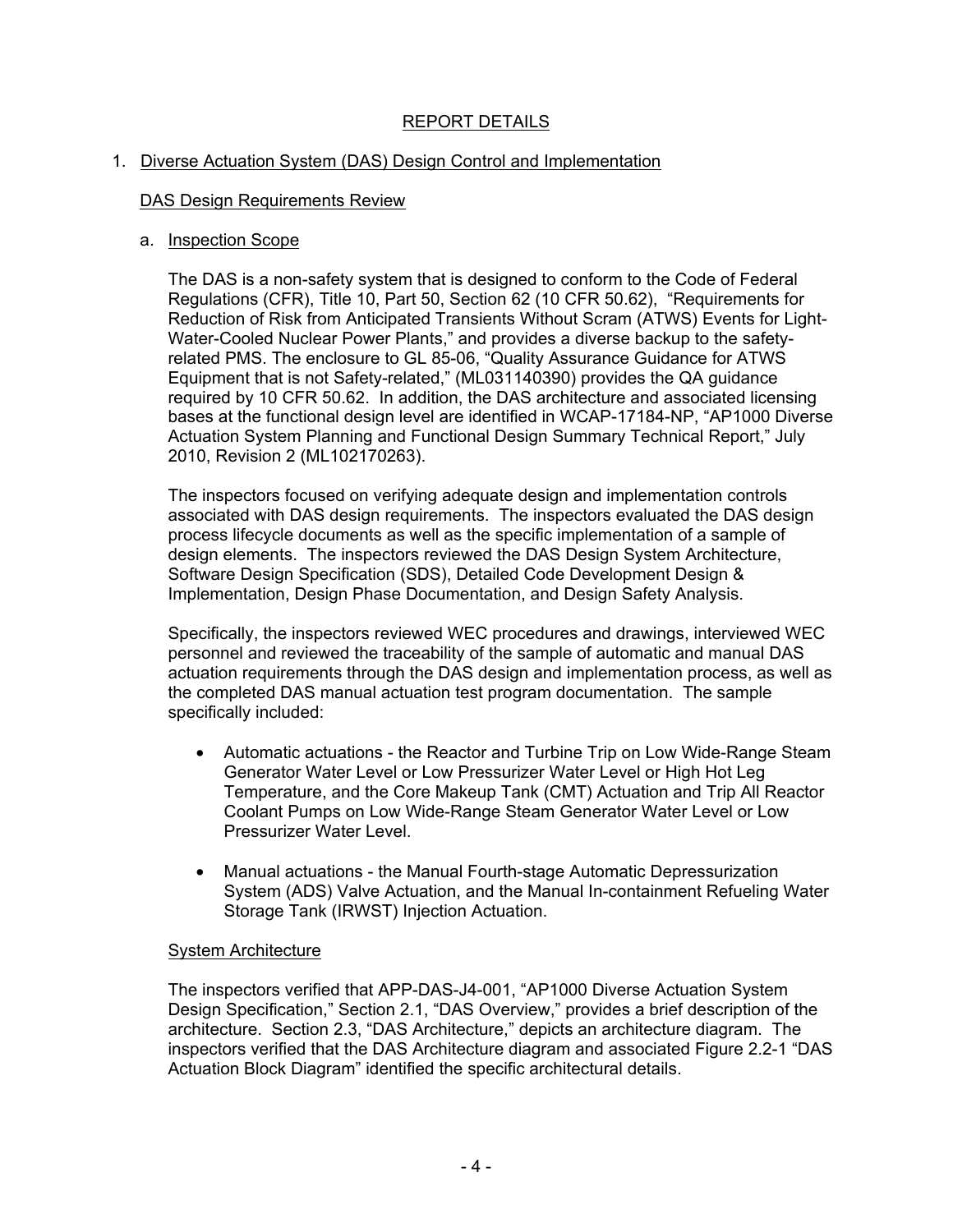## Software Design Specification (SDS)

The inspectors selected a sample of manual and automatic actuation DAS design requirements and traced those design requirements from the requirements phase through the development phase of the software lifecycle. Traceability of these design elements were verified in the APP-DAS-J0R-001, "Diverse Actuation System Requirements Traceability Matrix" (RTM). The inspectors identified logic diagrams associated with each design element to support the design requirements. The inspectors verified that the DAS design requirements were adequately identified and described in appropriate design documentation, including functional logic diagrams and design statements.

#### Traceability of DAS Manual Actuation Design Characteristics

The inspectors traced the sampled DAS manual actuations requirements from the overall AP1000 instrumentation and control (I&C) system design specifications to the development of the applicable factory acceptance test (FAT) test datasheets for manually actuated functions to verify adequate implementation of DAS design requirements. The inspectors reviewed the DAS traceability matrix to verify that requirements defined in the AP1000 I&C system design specification for the DAS manual actuations were traceable to the system definition, development, and testing requirements design documents (i.e., forward traceability) and vice versa (i.e., backwards traceability).

The inspectors reviewed the high level DAS design requirements for the sampled manual actuations noted above, as well as overall requirements for DAS manual RTM in order to assess whether the requirements in the DAS sub-system definition documentation and DAS functional requirements documentation were complete, correct and unambiguous.

The inspectors traced the sampled DAS manual actuations starting with the AP1000 system design specification, to the DAS sub-system requirements specifications, to the system design requirements, to the DAS functional requirements, to the system specification documents, to the system design specification documents, to the functional logic diagrams, to the cabinet hardware wire routing sheets, to the FAT test data sheets. The inspectors assessed the quality of the sub-system requirements specifications and the translation of these DAS manual system requirements into the lifecycle development and testing phase documents listed. The inspectors also assessed the backward traceability of the sampled DAS manual actuations starting from the FAT test data sheets with the aid of the RTM.

## DAS Design Lifecycle Phase Documentation

The inspectors reviewed various documents related to the AP1000 DAS development phase to verify compliance with the DAS Project Plan and the DAS Design Process. Design process outputs, including System Design Specification and Advanced Logic System (ALS) Field Programmable Gate Array (FPGA) software documentation were assessed to ensure alignment with higher level requirements. Document hierarchy was verified to be in accordance with the ALS Management Plan. A sample of design changes were reviewed to verify that selected changes to the DAS system were reflected in the System Design Specification. The inspectors also reviewed condition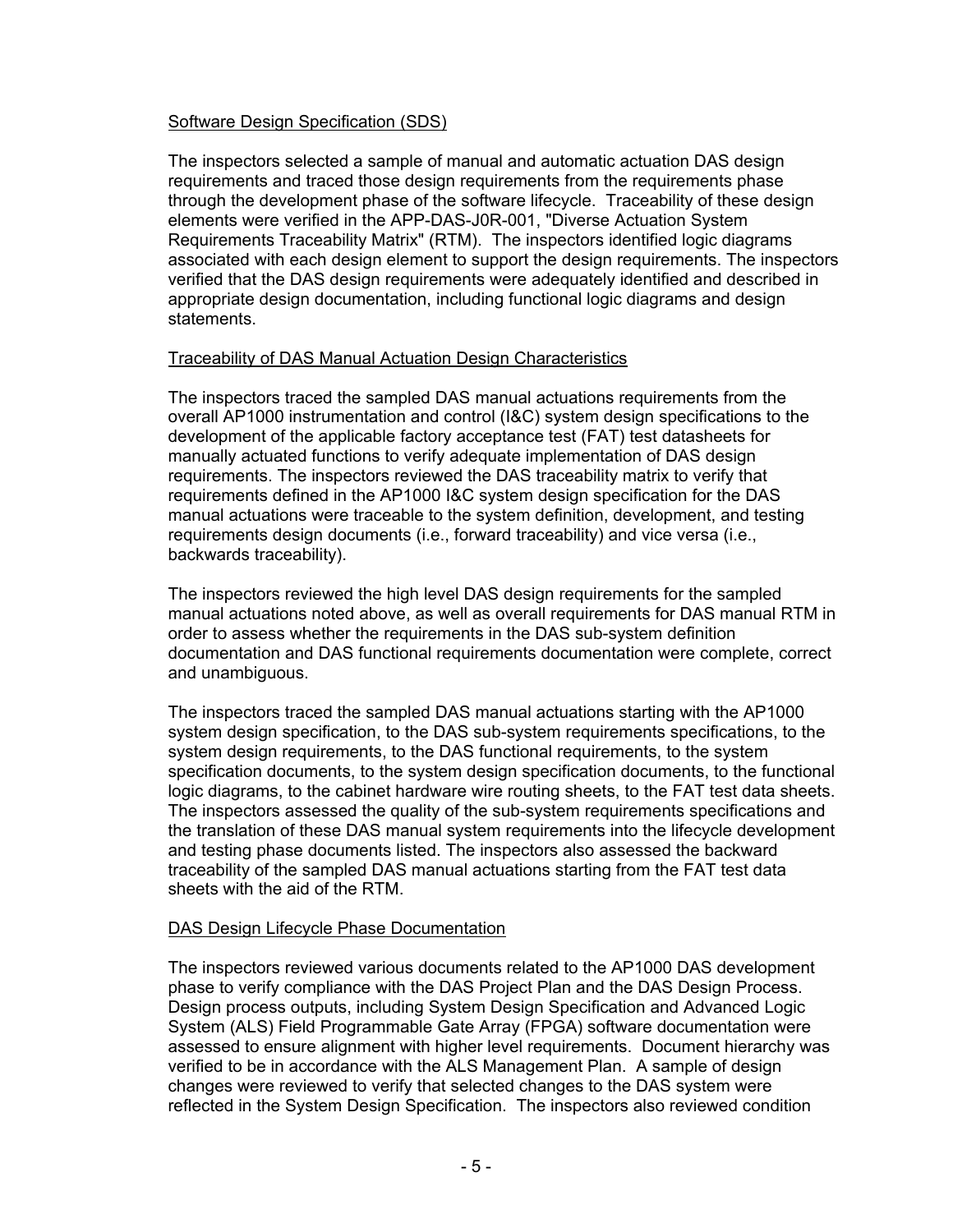reports that had been initiated during the development phase, and verified that the DAS development team had adequately prioritized and addressed specific issues. The inspectors also verified that DAS Design Reviews (Preliminary, Intermediate and Final) had been completed in compliance with the DAS Project Plan.

In addition, the inspectors verified that the hardware architecture descriptions for the DAS manual engineered safety features (ESF) actuations were prepared as committed to in the design. The overall AP1000 I&C system design specification requirement states that the DAS manual ESF actuations shall bypass the automatic logic in the DAS and will be directly hardwired to the output relays. The inspectors verified, through review of system design specification documents, cabinet hardware drawings, FAT test data sheets inputs and output results, and physically viewing assembled DAS cabinet hardware, that the DAS manual actuation system architecture lifecycle document design descriptions demonstrate how the various hardware elements are connected together and were consistent, unambiguous, and verifiable.

The inspectors verified that reviewed DAS development phase documentation supporting DAS design, definition, hardware development, and testing phase for DAS manual actuations were adequately documented and that all reviewed design documents had been developed in accordance with the approved QA plan, and that the documentation was representative of good practices appropriate for non-safety related system development.

#### . DAS Manual Actuations Test Phase Activities

The inspectors verified that the sampled DAS manual actuations testing process and documentation included attributes related to test plans and test procedures and results and that the testing process produced evidence of acceptable design outputs. The inspectors reviewed FAT test documentation which demonstrated adequate DAS manual test item descriptions, test procedures and processes, test equipment identification, expected test results and the pass/fail test results criteria. The inspectors reviewed the test procedures for completeness by reviewing the detailed test set-up information, the test equipment calibration procedures, and the required test input data and output datasheets.

The inspectors were provided a presentation by WEC that demonstrated how an internal review of test results by WEC identified errors with the recording of certain test results (erroneous pass results). WEC also demonstrated the activities they initiated in response to the identified deficiencies. These activities included: (1) documenting the incorrect test results in the corrective action process; (2) examining why the test results were improperly recorded; (3) evaluating the extent of condition; (4) determining the effects on the completed system operation that was the target of the test; (5) identifying additional training and possible re-certification requirements for testing personnel; and (6) reviewing the test process and procedure to re-verify appropriateness.

## DAS Detailed Code Development Design & Implementation

The inspectors conducted document reviews of software design life cycle procedures; interviewed WEC personnel assigned to FPGA development and the IV&V activities; and reviewed a sample of the code listing for an automatic trip function.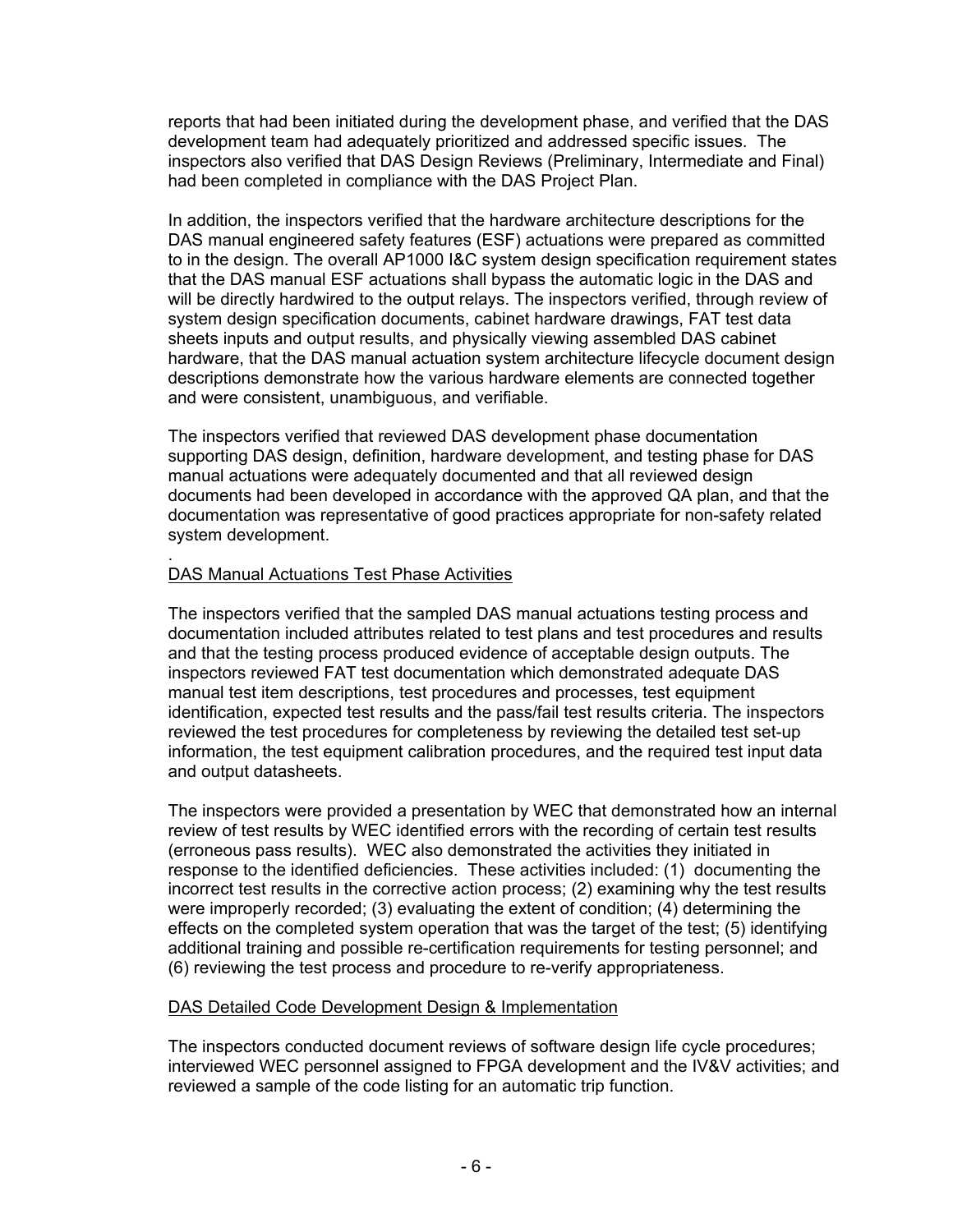The Verilog file is produced as an implementation of the design. The "pre-synthesized" Verilog file is the source code of the application software and the "synthesized" file is the "compiled" source code. The Verilog files and "synthesized" files associated with each revision of the design is controlled within the WEC controlled software storage. The process was verified to follow a documented design process where preparation, review, and approval steps were completed.

The inspectors identified that the DAS IV&V team builds its own separate test setup using the same input used by the design organization. The FPGA is independently tested by IV&V in accordance with WEC 6002-00018, "ALS Platform FPGA VV Test Plan," Revision 9.

The inspectors determined that DAS design requirements were adequately captured in design documentation, and the source code was developed according to WEC NA 4.51, "Field programmable Gate Array (FPGA) Development Procedure," and maintained within WEC controlled software storage.

## DAS Design Safety Analysis

The inspectors determined that the DAS, as a non-safety related AP1000 system, was not subject to digital system and software hazards analyses as part of the detailed design. The inspectors reviewed the DAS Failure Modes and Effects Analysis (FMEA) and determined that reliability and functional performance goals for the DAS were supported by this analysis, and single failure requirements were met. The inspectors walked through a portion of the DAS ALS detailed software design for selected logic functions, including Steam Generator Water Low Level, Pressurizer Water Low Level, and Reactor Coolant Hot Leg High Temperature. The inspectors determined that the logic functions and setpoints were accurately translated into the ALS FPGA Verilog code. Additionally, the inspectors verified that the diverse reactor trip functionality to deenergize control rod drive motor generator sets, in accordance with ATWS requirements, was reflected in the code.

## DAS Design Implementation

The inspectors sampled several DAS cabinet design drawings and specifications to verify they conformed to the as-built DAS cabinets. Specifically, the inspectors sampled various hardware drawings from WEC SV3-DAS-J8Y-001, "Vogtle Unit 3 AP1000 Diverse Actuation Cabinet Configuration Drawing Package," Revision 0, and observed through markings, indications and tagging that the as-built DAS cabinet hardware was consistent with those detailed design drawings and specifications. The inspectors also reviewed WEC APP-DAS-J4-005, "AP1000 Diverse Actuation System Squib Valve Blasting Design Specification," Revision 1, hardware drawings to the as-built blasting device mounting and labeling and confirmed the as-built configuration was consistent with the specification. The inspectors verified for the samples selected that the cabinet hardware drawings and the as-built DAS cabinet configurations were consistent with each other.

# DAS Factory Acceptance Testing

The inspectors reviewed the FAT reports for each of the DAS systems for the four AP1000 units under construction. Test configuration requirements, set up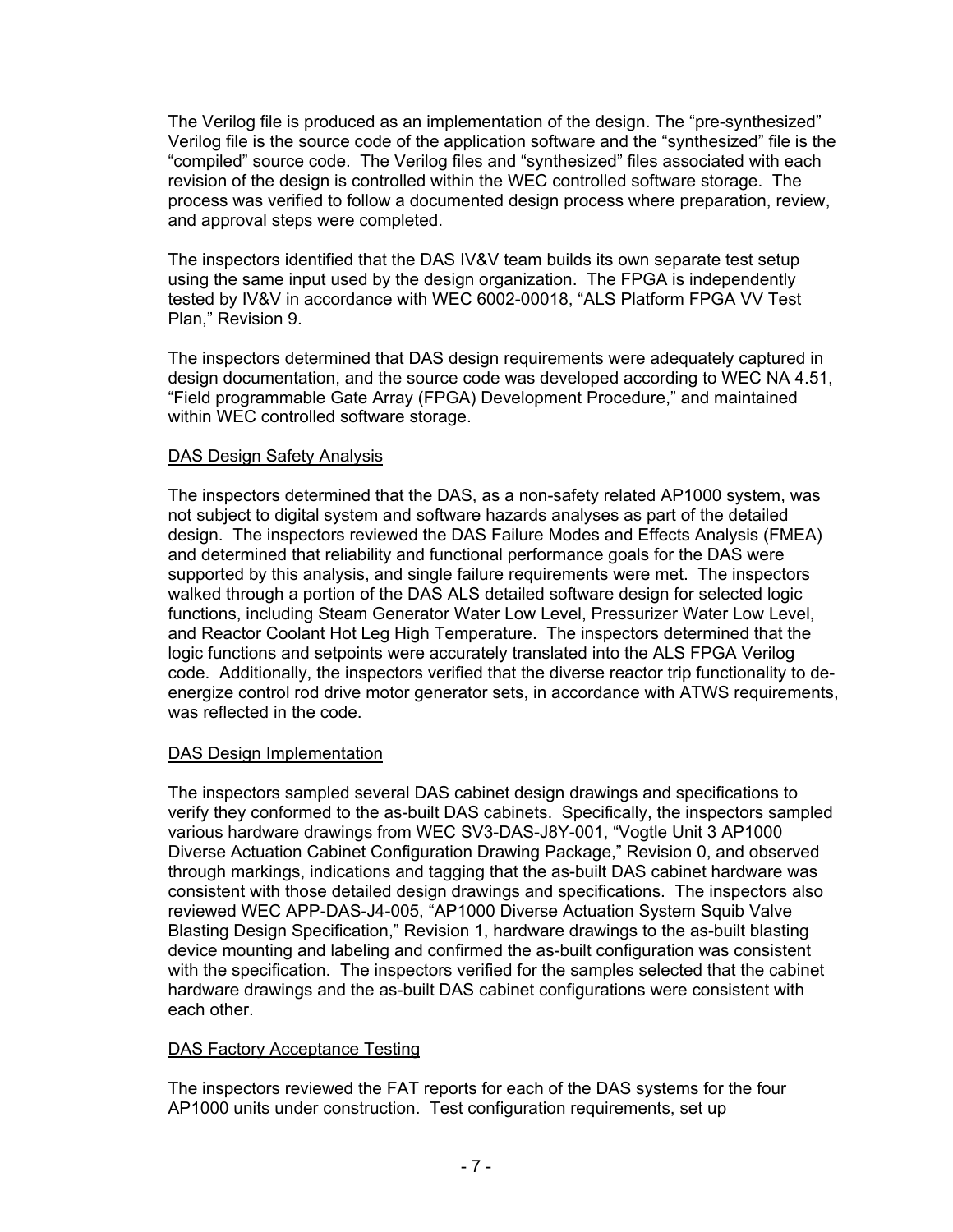documentation, procedures and data were verified to be addressed in the test reports. Anomalies, issues, and open items identified during testing were determined to be adequately addressed and closed out through the Westinghouse Corrective Action Program and Learning (CAPAL) system. The inspectors verified that anomalies associated with RTM alignment for three of the four DAS systems had been captured and tracked to resolution in the CAPAL system. The inspectors also determined that the implementation of WEC's programs for control of testing activities for the DAS were consistent with the DCD quality assurance commitments regarding the regulatory treatment of non-safety related systems (RTNSS).

## b. Observations and Findings

No findings of significance were identified in this area.

## c. Conclusion

The inspectors concluded that the implementation of WEC's design and implementation program controls for the DAS were consistent with the regulatory requirements of 10 CFR Part 50.62, Generic Letter 85-06, "Quality Assurance Guidance for ATWS Equipment that is not Safety-Related," and the associated QA programmatic controls described in the Westinghouse AP1000 "Design Certification Document," Revision 19, Chapter 17, "Quality Assurance," table 17-1. No issues of significance were identified.

## 2. AP1000 PMS In-Process Testing

## a. Inspection Scope

The inspectors observed in-process system integration testing (SIT) of the AP1000 PMS that included Maintenance and Test Panel Level 2 Reactor Trip display testing for Vogtle Unit 4 and Partial Actuation/Partial Bypass display testing for VC Summer Unit 2. The inspectors witnessed the execution of several test cases that involved test configuration setup and testing actions were performed in accordance with approved procedures. The use of testing tools were observed by the inspectors including the display capture tool (DCT), the automatic display judgment tool (ADJT), and the standard input/output simulator (SIOS) to ensure testing was being conducted within the validated capabilities of the tools.

The inspectors reviewed design and functional specifications, test plans and procedures, testing configuration records, and test data sheets to verify that the testing basis and execution followed a documented process and was consistent with the approved design. The inspectors also reviewed test tool validation records and testing personnel qualification records to ensure observed testing was conducted appropriately by qualified individuals. The inspectors reviewed entries into the issue tracking system from prior testing to ensure that anomalies encountered during testing were being properly identified and addressed.

# PMS Testing Tools Evaluation

The inspectors assessed the validity of the IV&V testing tools including the DCT, ADJT, and the SIOS tool used for the AP1000 project, to assure the tools were adequately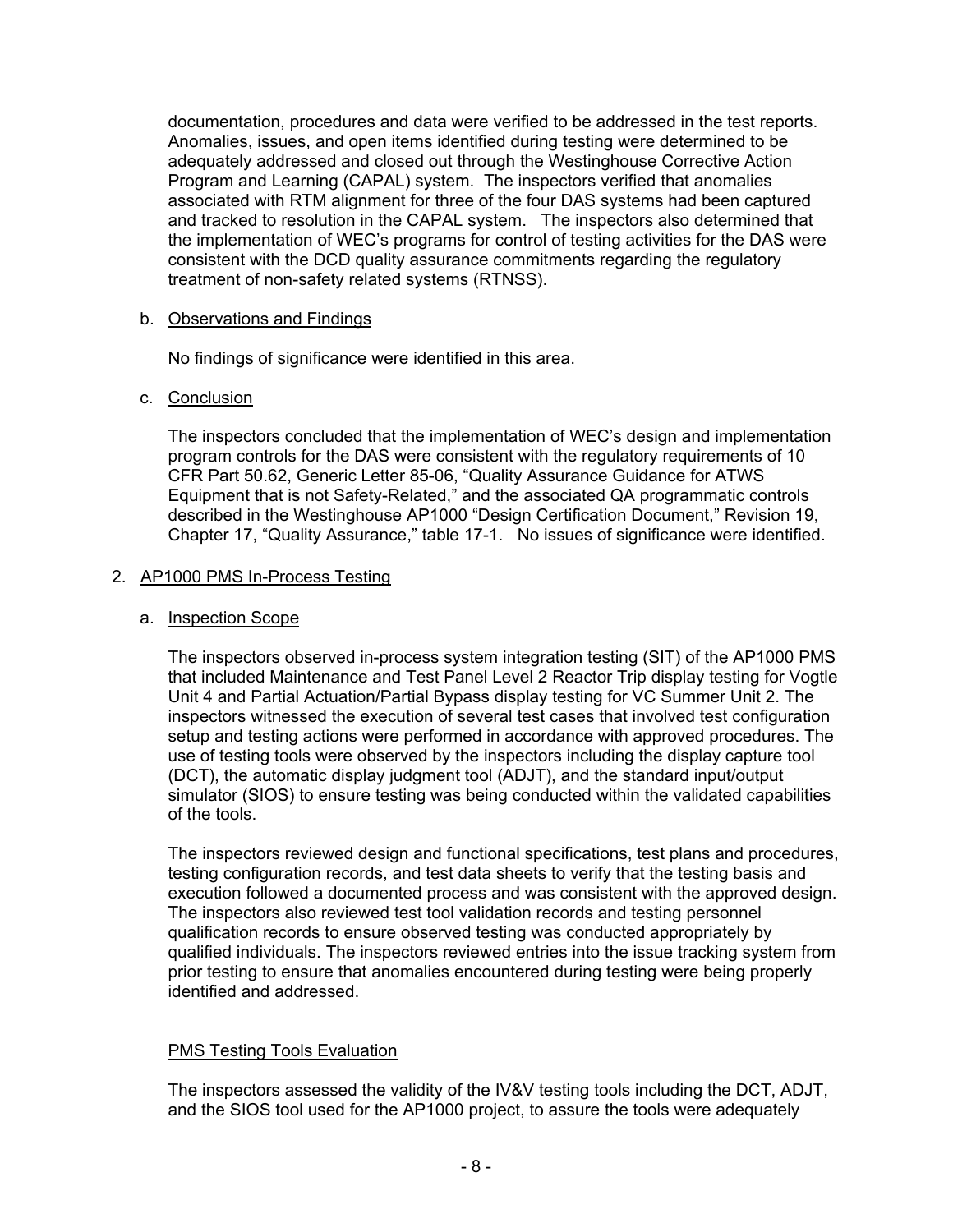qualified and validated for use in testing of the PMS. Specifically, the inspectors interviewed key vendor personnel involved with the development and use of the tools and evaluated selected technical documents relevant to both the testing process and the testing tools.

The DCT is formally known as the "Automatic Display Testing Tool (ADT)" as described in WEC 6E2D1320, "Automatic Display Testing Tool User's Manual," and was developed from an earlier version of a Toshiba display capture tool. WEC 5B2D5831, "The Requirement Specifications for Automatic Display Testing Tool," specifies the functional requirements of the DCT.

The ADJT was developed by WEC to complement the DCT, and is responsible for judging the correctness of the screen shot images captured by the DCT. The ADJT was also developed from an earlier version of a Toshiba Display Judgment Tool, and the requirement specifications for the ADJT are described in WNA-DS-03297-GEN, "Automatic Display Judgment Tool Requirements Specification."

The SIOS tool was developed by WEC as a general purpose testing platform for Common-Q based systems. It is capable of reading and writing analog and digital I/O signals, as well as high speed links (HSL) and Advant Ovation Interface (AOI) signals. The SIOS makes use of a LabVIEW-based graphical user interface (GUI) and National Instruments hardware to interface with the Equipment Under Test (EUT). The SIOS requirements specifications are descried in WNA-DS-01069-GEN "Standard I/O Simulator System Requirements Specification."

The DCT, ADJT, and SIOS tools were all developed utilizing pre-existing software and hardware products as its core. The test tools were described as being developed under a documented design process. The DCT functions to capture and save specified displays images resulting from testing. The saved display images are utilized by ADJT and compared to a reference set of display images for testing verification. The SIOS functions as an underlying system to provide necessary I/O to perform the overall hardware and software testing. The tool validations are captured in documents WNA-VR-00393-GEN, "Display Capture Tool Validation," WNA-VR-00414-GEN, "Automatic Display Judgment Tool Validation Report," and WNA-VR-00320-GEN, "Standard I/O Simulator Software Validation."

The test plan, test specification, and test procedures for a specific project were developed under a design test process which utilized all three test tools. The inspectors verified the use of a test plan APP-PMS-T5-001, "Protection and Safety Monitoring System Test Plan," which specifies the criteria to develop testing for the PMS.

#### b. Observations and Findings

No findings of significance were identified in this area.

#### c. Conclusion

The inspectors concluded that the in-process display testing of the PMS for Vogtle Unit 4 and VC Summer Unit 2, and the development and use of the testing tools, were being controlled and implemented consistent with the regulatory requirements of Criterion III,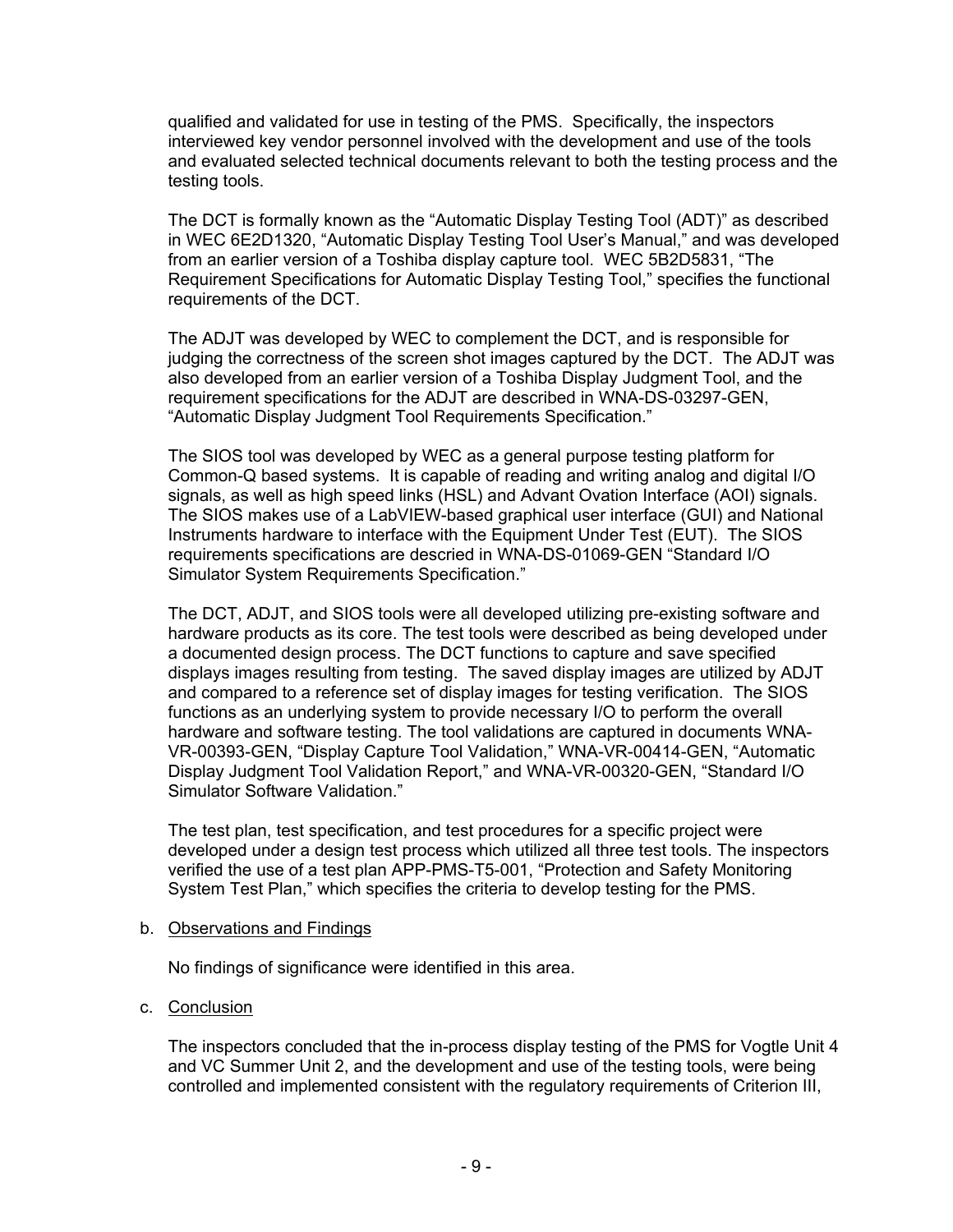"Design Control," and Criterion XI, "Test Control," of Appendix B to 10 CFR Part 50. No issues of significance were identified.

## 5. AP1000 Protection and Safety Monitoring System Baseline Regression Activities

## a. Inspection Scope

The inspectors reviewed WEC's IV&V and independent system test (IST) regression activities associated with the changes made to the PMS system between WEC generic AP1000 baseline (BL) version 7.8.0 and WEC generic BL version 7.8.2. WEC generic AP1000 BL version 7.8.2 is currently the baseline for the control room simulator model that is being used for Integrated System Validation (ISV) activities.

Specifically, the inspectors reviewed WEC's documentation associated with the PMS baseline analyses and testing. The IV&V organization has responsibility for source code evaluation and functional logic tracing, element/processor module software and reusable software regression testing, software hazards analysis, interface analysis, and requirements traceability analysis. The IST organization has primary responsibility for CIT/SIT regression testing activities. Each of these activities are evaluated below.

## IV&V Regression Activities

# Source Code Evaluation

For the source code evaluation and functional logic tracing, the inspectors determined that the task reports were completed in accordance with the associated work instructions, and that there was appropriate documentation of corrective action procedures initiated for variances noted in the task reports during the testing. The inspectors reviewed APP-IVV-JQR-012, "PMS QDPS Code Review Report," and found it to be in accordance with its associated work instructions WNA-WI-00241 and WNA-WI-00398, and included self-identified documentation of variances in RITS 36252, "Application Trouble Summary Exceptions in the SRS and QDPS SDD." Additionally, an IV&V Task Report, WNA-VT-00062-WAPP was reviewed and found to be in accordance with its associated work instruction. The inspectors confirmed that the vendor adequately implemented their evaluation process, and verified that the task report identified examples of differences in source code from AP1000 generic BL version 7.8.0 to AP1000 generic BL version 7.8.2 that are necessary to assure continued functionality of the code logic.

## Element/Processor Module Software and Reusable Software Element Regression **Testing**

The inspectors assessed the regression analysis activities of the IV&V team as it related to the testing of processor module and element software testing to verify that design changes were properly analyzed. Specifically, the inspectors reviewed IV&V regression testing documentation including work instructions, test procedures, and test reports associated with the Qualified Data Processing System for the processor module and the Heart Beat Check Type Circuit for a reusable software element to verify that regression testing was conducted in accordance with approved procedures and testing results were properly documented. Inspectors also reviewed entries into the issue tracking system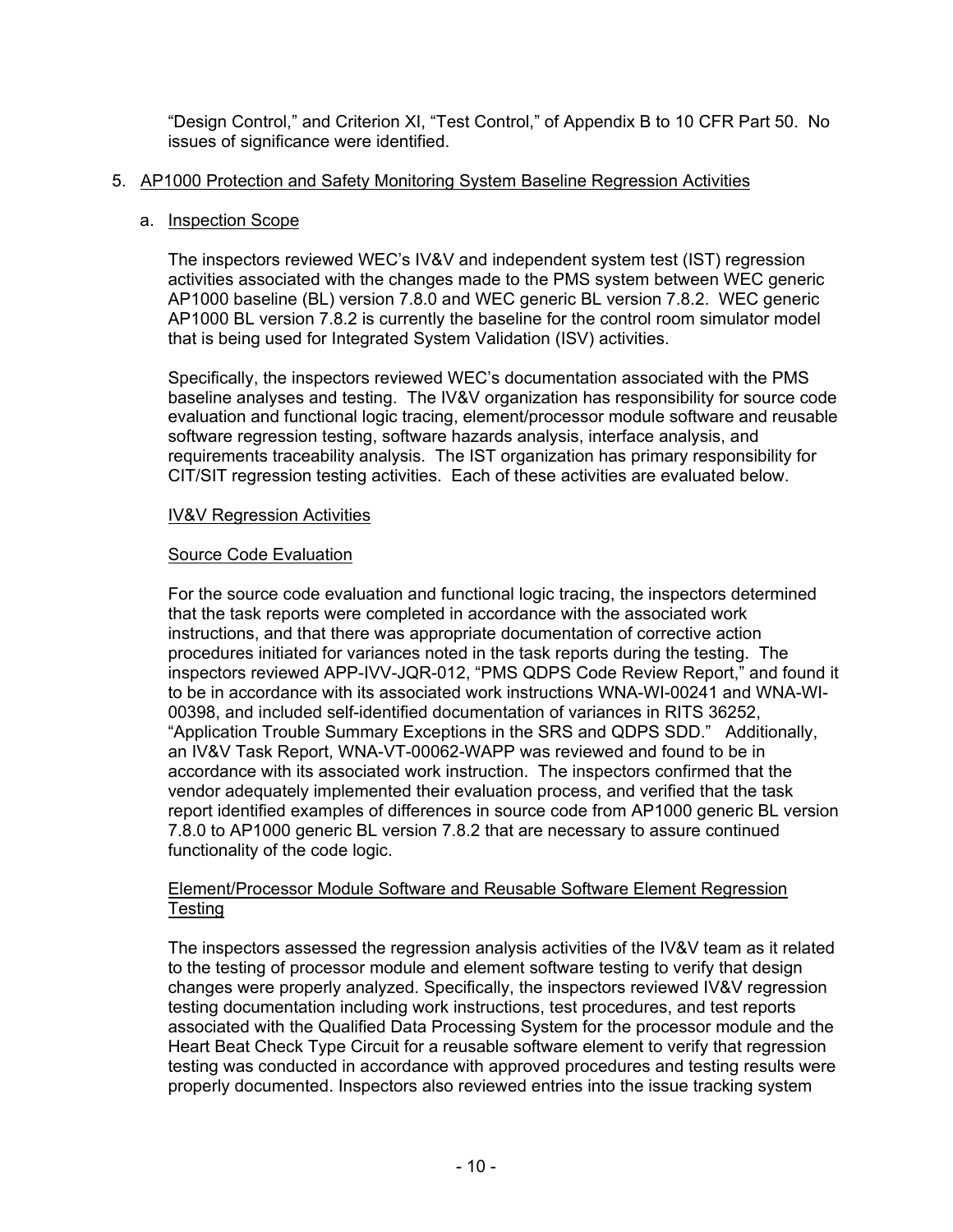that initiated the proposed design changes to ensure that regression testing activities were aligned with the identified deficiency precipitating the design change.

## Software Hazard Analysis

The inspectors assessed the AP1000 software IV&V safety hazard analysis regression activities supporting WEC generic AP1000 BL version 7.8.0 (additional IV&V analysis was not required for WEC generic AP1000 BL version 7.8.2 as the Hazards Analysis did not change) to confirm changes in the analysis were properly analyzed. Specifically, the inspectors reviewed the controlling IV&V work instruction, evaluated the completed implementation phase IV&V task report for completeness and accuracy, and interviewed associated personnel to assess knowledge and conformance with WEC IV&V requirements. The WEC IV&V verification activities only evaluated changes to the safety hazard analysis since the previous IV&V task report.

## Interface Analysis

The inspectors assessed the AP1000 software IV&V interface data analysis regression activities supporting Vogtle plant PMS software BL version 7.4.2 to confirm changes in the analysis were properly analyzed. Vogtle plant BL version 7.4 is equivalent to WEC generic AP1000 BL version 7.8 and V.C. Summer BL version 7.3. Specifically, the inspectors reviewed the controlling IV&V work instruction, evaluated the completed IV&V task report for completeness and accuracy, and interviewed associated personnel to assess knowledge and conformance with WEC IV&V requirements. The WEC IV&V verification activities focused on changes in the interface data analysis since the previous IV&V task report. In addition, a sample of identified changes in the analysis was evaluated by the inspectors for appropriate control and disposition.

The inspectors also assessed IV&V activities associated with the Interface Data Analysis Tool (IDAT), which is the IV&V software used to conduct the interface data analysis to confirm appropriate verification. Specifically, the inspectors reviewed original IDAT validation documentation, and interviewed design and IV&V personnel to assess knowledge and confirm the independence between design and IV&V tools used for PMS interface analysis.

## Configuration Management Assessment

The inspectors evaluated the AP1000 software IV&V configuration management assessment regression activities supporting Vogtle plant PMS software BL version 7.4.2 to confirm design changes were properly reflected in the updated assessment. Specifically, the inspectors evaluated the completed configuration management IV&V task report, related process input documents, and related RITS tracking items for completeness and accuracy, and interviewed IV&V personnel to assess knowledge of WEC IV&V processes. Additionally, the process associated with closing IV&V RITS tracking items was evaluated for appropriate disposition.

## Requirements Traceability Analysis (RTA)

The inspectors reviewed the RTA work instructions implemented during software requirements traceability matrix validation as well as the output task reports associated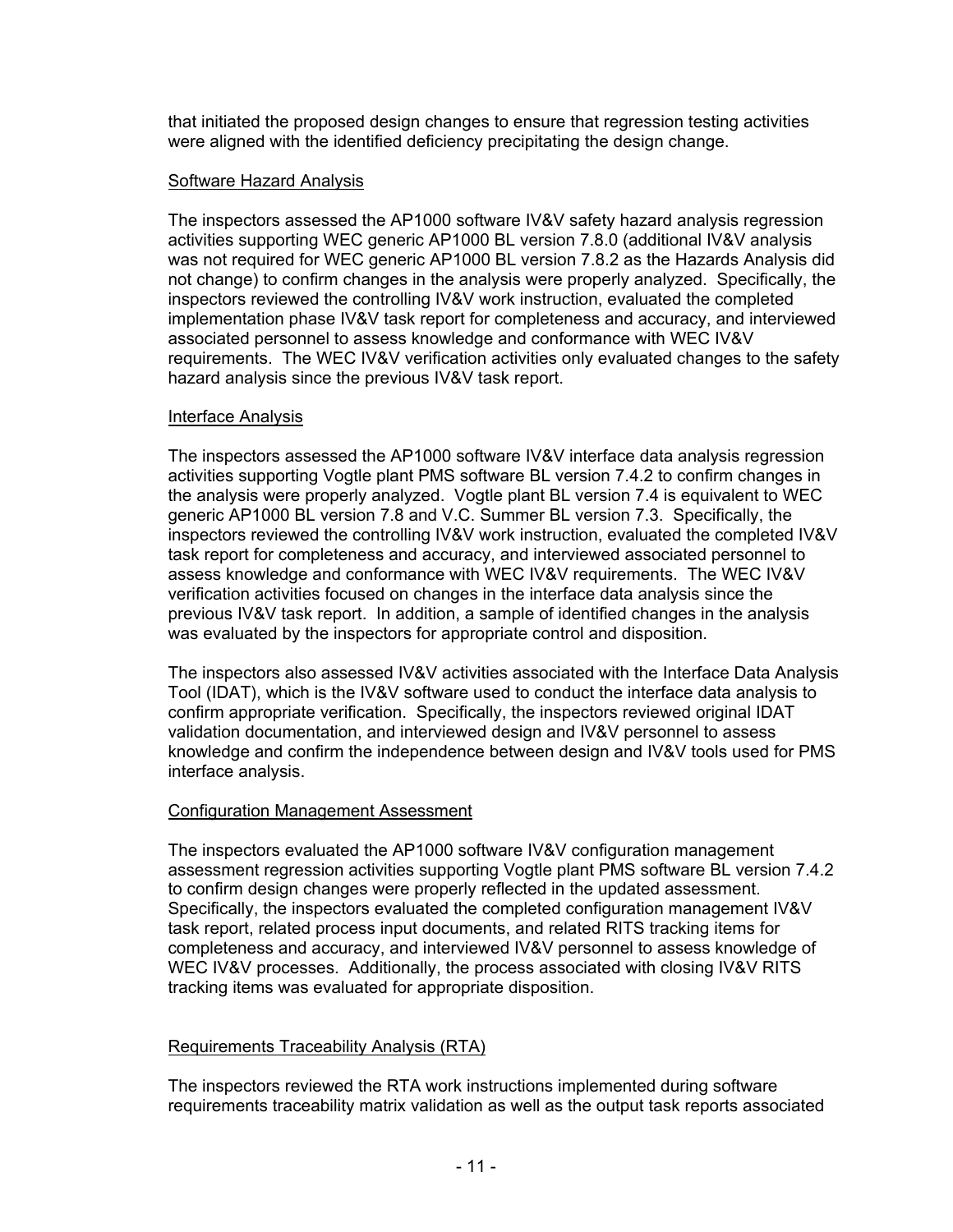with Software Requirements Specifications, Software Design Descriptions, and Subsystem Software Requirements Evaluation.

The inspectors confirmed that WEC performed the activities, by initially identifying each affected subsystem, consistent with their work instructions, and employed the use of two separate electronic comparison tools developed by IV&V, to trace requirements and to perform comparisons between the set of requirements. The comparisons were used to identify missing or incomplete tracing of software requirements, inconsistencies in those documented requirements, and accuracy of those requirements. The inspectors also verified that the activities compared the software design descriptions to the software requirements specifications to ensure correctness, detail consistency, and completeness in order to confirm that all requirements were adequately addressed and updated as needed as part of the regression activities.

## IST Regression Activities

The inspectors reviewed the change management result reports (CMRRs) associated with WEC generic BL version 7.8.0 to WEC generic BL version 7.8.2 changes and confirmed the documents identified the software changes captured in the latest release supported by the CMRR and identified additional design documentation that provides additional technical details associated with the software changes. These CMRRs also identified the specific plant configuration management release reports that describe the software changes resulting from the disposition of various input items from change drivers.

The inspectors reviewed the Regression Analysis Change Report (RACR) associated with PMS software changes that were released as part of the CMRRs for system WEC generic BL version 7.8.0 to WEC generic 7.8.2. The changes affected both Common Q platform software and Flat Panel Display System software for the AP1000 project. The changes between the CMRR releases were primarily from RITS and CAP IRS generated from design and test activities. The inspectors confirmed that for each change, the change drivers as well as the origin of the change drivers were documented.

The RACR identified system requirements, system design, software, and hardware changes that are effected by the CMRRs. The inspectors sampled the functional code and logic changes to verify they had been adequately evaluated and captured by IST in their regression analysis activities and report. The inspectors reviewed the regression test instructions (PMS channel integration test procedure) which identified the specific test cases that were affected by the RACR item. In most cases these items were the result of IST test activities and the effected test cases were well known. For those cases where the RACR item was identified through activities other than IST testing (Example safety display color coding logic revision as a result if ISV/HF activities), the IST subject matter expert with the CIT testing (ex. QDPS) would review the functional logic diagrams to identify which specific test cases would require retest.

The inspectors reviewed regression testing work instructions and sampled detailed difference files generated as part of the regression testing work instruction and verified that specific code changes were identified and adequately annotated to document the origin of the change (change driver), and the acceptability of the change.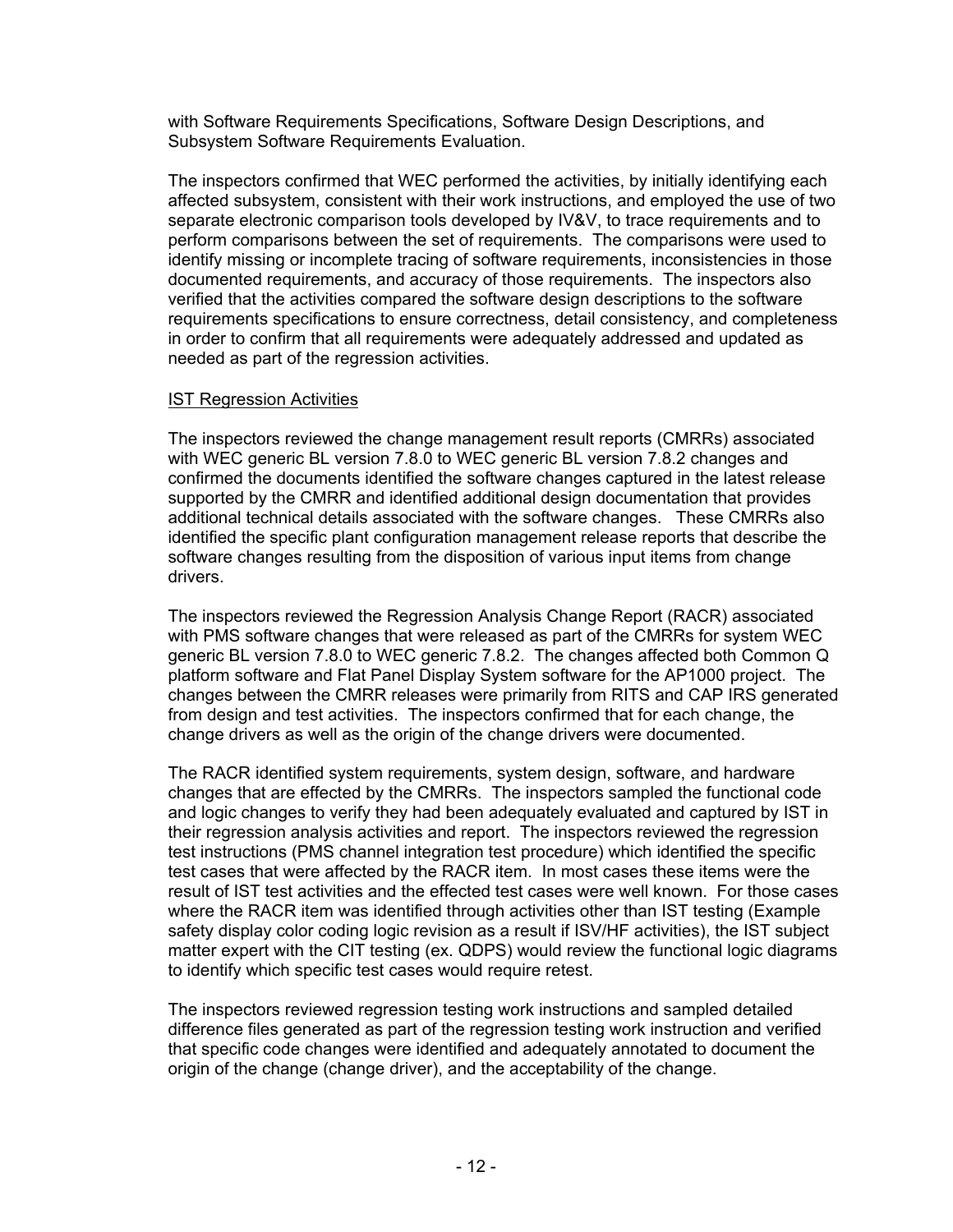The inspectors reviewed the regression test results report and verified that the report encompassed all test cases identified in the IST Regression test procedure, provided objective evidence of the results of the regression testing for each test activity, and adequately identified regression test results which failed to verify the implementation of specific software changes as part of the latest PMS software release. For a test failure, the inspectors reviewed the issue report that documented the test failure (RITS #33347 – original RITS that required functional logic change) RITS#38805, and verified that the item description was consistent with the regression test results report finding and adequately entered into the RITS system.

## b. Observations and Findings

No findings of significance were identified in this area.

## c. Conclusion

The inspectors concluded that the implementation of WEC's programs for IV&V and IST regression analysis and testing activities were consistent with the regulatory requirements of Criterion III and Criterion XI of Appendix B to 10 CFR Part 50. No issues of significance were identified.

## 5. Review Previous NRC Inspection Reports Corrective Action Implementation

#### a. Inspection Scope

The inspectors reviewed the vendor's implementation of corrective actions associated with findings from a previous NRC Inspection conducted at CS Innovations, a whollyowned subsidiary of WEC, from April 25, 2011, through April 29, 2011. NRC Inspection Report No. 99901404/2011-201, dated July 20, 2011, documents the results of this inspection (Agencywide Document Access and Management System (ADAMS) Accession No. ML1118900005).

Additionally, the inspectors discussed the status of in-process corrective actions associated with findings from a previous NRC Inspection conducted at WEC from January 13, 2014, through January 17, 2014. NRC Inspection Report No. 99900404/2014-201, dated March 25, 2014, documents the results of this inspection (ADAMS Accession No. ML14058A995).

## b. Observations and Findings

Nonconformance 99901404/2011-201-03 was issued for failure to establish and implement provisions to collect information on error reports (product deficiency reports) related to discrete components (micro-electronics). The inspectors assessed documentation of corrective actions, preventive actions, evaluation of extent of condition and resolution, and observed implementation of current control processes for discrete component product deficiency reports at WEC.

Nonconformance 99901404/2011-201-04 was issued for failure to develop an independent testing tool during the development of the component interface module (CIM) and safety remote node controller (SNRC). The inspectors noted that new independent test tools were deployed to address the nonconformance. The inspectors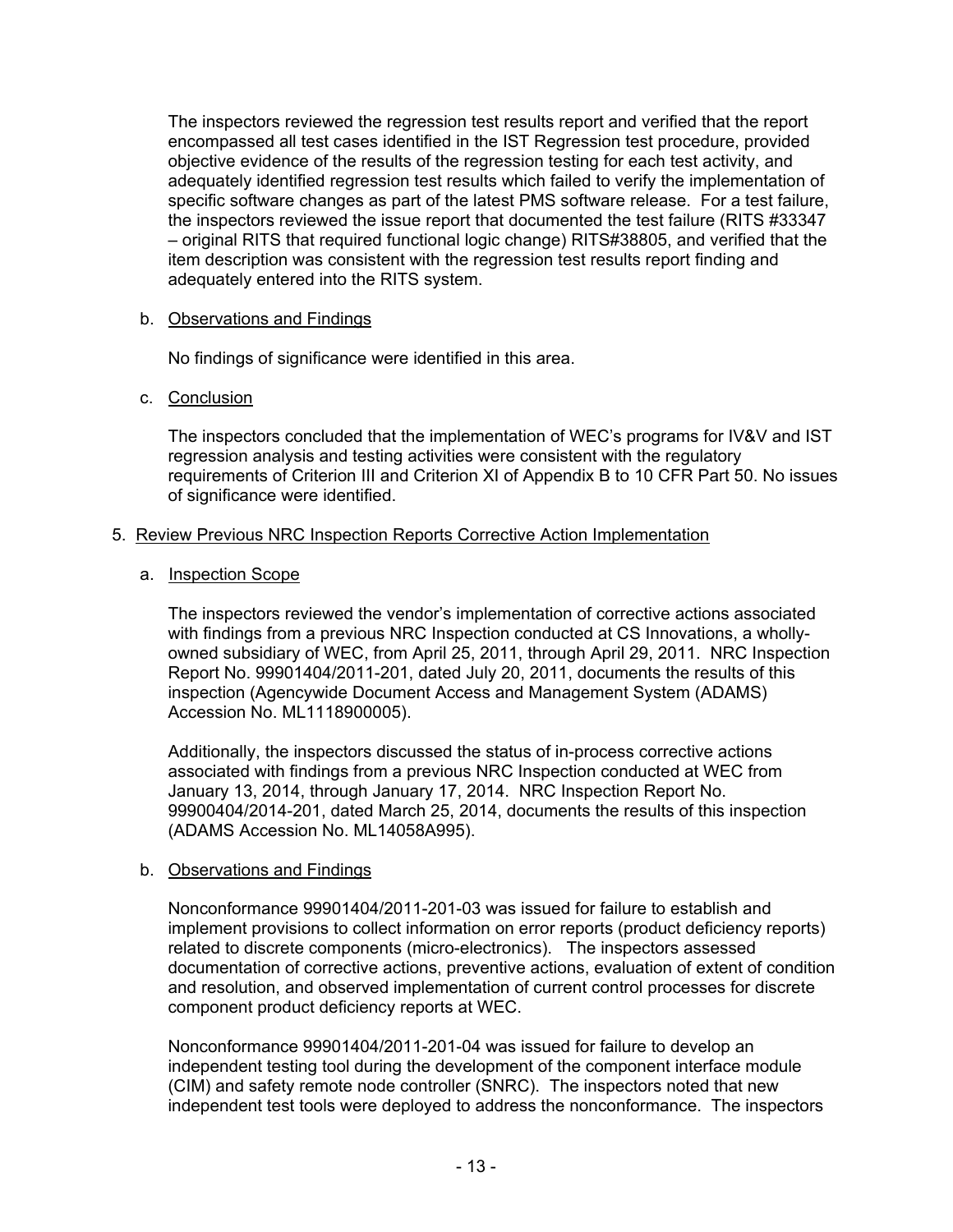assessed the documentation related to the qualification of the tools, configuration management of the tools and training requirements.

#### c. Conclusions

The assessment of the CIM product quality, IV&V processes, and corrective and preventive actions associated with findings from the January 2014 NRC Inspection conducted at WEC were not complete at the time of the inspection and are not scheduled to be complete until early 2015. These actions will be reviewed after completion.

WEC and CS Innovations corrective and preventive actions related to the deficiencies identified in the nonconformances from the April 2011 NRC Inspection conducted at CS Innovations are appropriate and complete. Therefore, the inspectors determined Nonconformance 99901404/2011-201-03 and Nonconformance 99901404/2011-201-04 are closed.

#### 6. Entrance and Exit Meetings

On August 25, 2014, the inspectors presented the inspection scope during an entrance meeting with Mr. David Howell, Vice President, New Plant Automation, of WEC, and other WEC personnel. On August 29, 2014, the inspectors presented the inspection results during an exit meeting with Mr. Jan Dudiak, Director, Automation and Field Services, and other WEC personnel.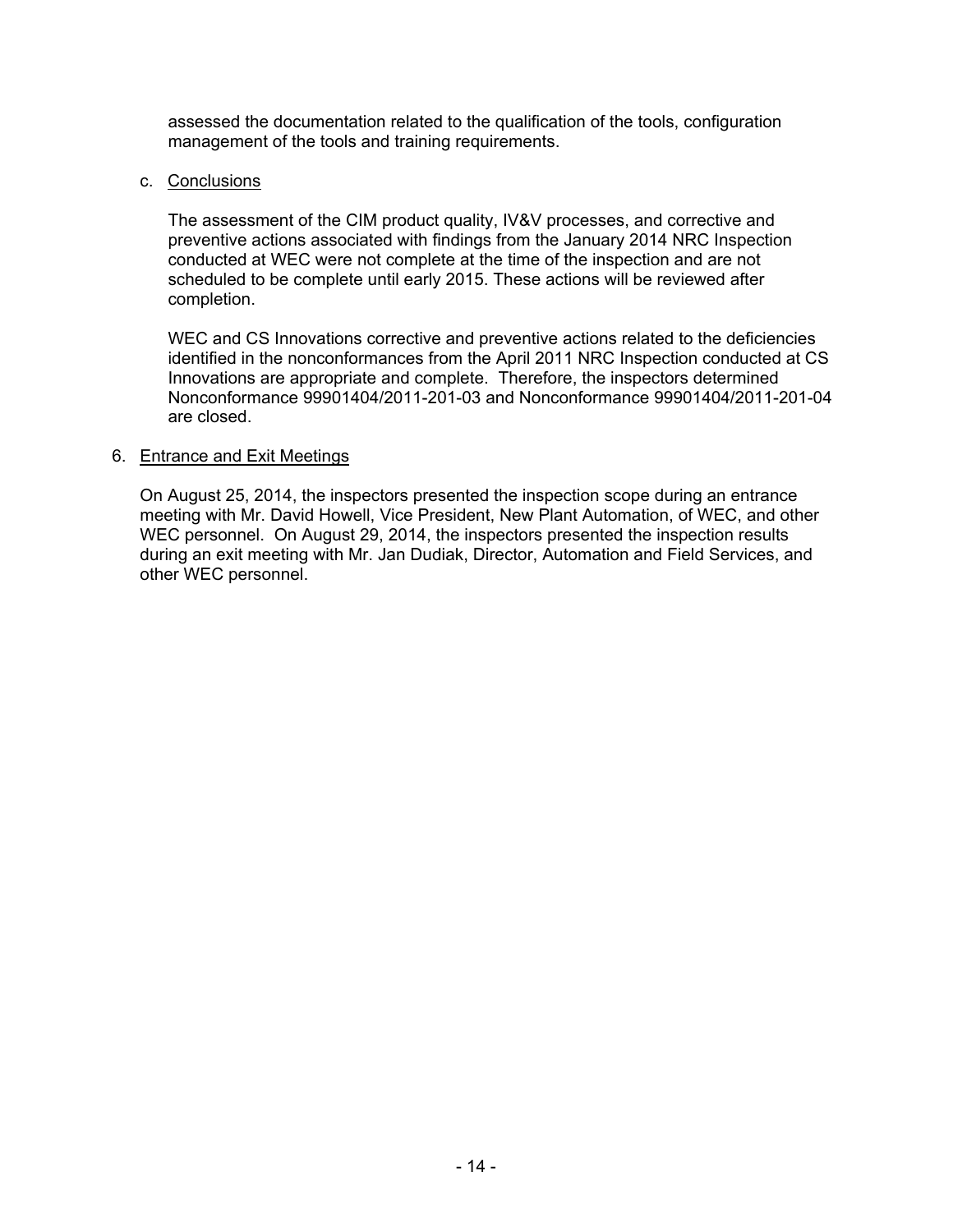# **ATTACHMENT**

## 1. PERSONS CONTACTED AND NRC STAFF INVOLVED:

| <b>Name</b>                 | <b>Affiliation</b> | <b>Entrance</b>                 | <b>Exit</b>             | Interviewed             |
|-----------------------------|--------------------|---------------------------------|-------------------------|-------------------------|
| David Howell                | <b>WEC</b>         | X                               |                         |                         |
| <b>Thomas Geer</b>          | <b>WEC</b>         | $\overline{\mathsf{x}}$         |                         |                         |
| Jan Dudiak                  | <b>WEC-AFS</b>     | $\overline{\mathsf{x}}$         | X                       |                         |
| Kyra Durinsky               | <b>WEC-AFS</b>     | $\overline{\mathsf{x}}$         | $\overline{\mathsf{x}}$ | X                       |
| Dave Jarosh                 | <b>WEC</b>         | $\overline{\mathsf{x}}$         | $\overline{\mathsf{x}}$ |                         |
| Dale Harmon                 | <b>WEC</b>         | $\overline{\mathsf{x}}$         | $\overline{\mathsf{x}}$ |                         |
| John Perock                 | <b>WEC</b>         | $\overline{\mathsf{x}}$         |                         |                         |
| Sarah DiTomasso             | <b>WEC</b>         | $\overline{\mathsf{x}}$         | $\pmb{\mathsf{X}}$      | X                       |
| <b>Bob Hirmanpour</b>       | <b>SNC</b>         | $\overline{\mathsf{x}}$         | $\overline{\mathsf{x}}$ | $\overline{\mathsf{x}}$ |
| <b>Warren Odess-Gillett</b> | <b>WEC</b>         | $\overline{\mathsf{x}}$         | $\overline{\mathsf{x}}$ | $\overline{\mathsf{x}}$ |
| Pietro Porco                | <b>WEC-AFS</b>     | $\overline{\mathsf{x}}$         | $\overline{\mathsf{x}}$ | $\overline{\mathsf{x}}$ |
| Jason Perine                | <b>WEC-AFS</b>     | $\overline{\mathsf{x}}$         | $\overline{\mathsf{X}}$ | $\overline{\mathsf{x}}$ |
| Stephanie Seager            | <b>WEC-AFS</b>     | $\overline{\mathsf{x}}$         | $\overline{\mathsf{X}}$ |                         |
| Sam Yackovich               | <b>WEC-AFS</b>     | $\overline{\mathsf{x}}$         |                         |                         |
| <b>Brian Bedford</b>        | <b>WEC</b>         | $\overline{\mathsf{x}}$         | X                       | X                       |
| Michael Shaffer             | <b>WEC-AFS</b>     | $\overline{\mathsf{x}}$         | $\overline{\mathsf{X}}$ | $\overline{\mathsf{x}}$ |
| Ken Lunz                    | <b>WEC-AFS</b>     | $\overline{\mathsf{x}}$         | $\overline{\mathsf{x}}$ |                         |
| John Wiessmann              | <b>WEC-AFS</b>     | $\overline{\mathsf{x}}$         | $\overline{\mathsf{x}}$ | X                       |
| <b>Chris Srock</b>          | WEC-AFS            | $\overline{\mathsf{x}}$         |                         |                         |
| Wes Vaughn                  | <b>SNC</b>         | $\overline{\mathsf{x}}$         | X                       | X                       |
| Jerry Money                 | <b>WEC</b>         | $\overline{\mathsf{x}}$         | $\overline{X}$          | X                       |
| <b>Bob Phillips</b>         | <b>WEC</b>         | $\overline{\mathsf{x}}$         | X                       |                         |
| Steve Radomski              | <b>WEC</b>         | $\overline{\mathsf{x}}$         |                         |                         |
| Dan Harris                  | <b>WEC</b>         |                                 | X                       |                         |
| <b>Ryder Thompson</b>       | SCE3G              |                                 | $\overline{\mathsf{x}}$ |                         |
| Andy Underwood              | SCE3G              |                                 | $\overline{X}$          |                         |
| Paul Sirianni               | <b>WEC-AFS</b>     | X                               | $\overline{\mathsf{x}}$ |                         |
| John Faulkner               | <b>WEC-AFS</b>     | $\overline{\mathsf{x}}$         |                         |                         |
| Stephen Packard             | <b>WEC-AFS</b>     | $\overline{\mathsf{x}}$         | $\pmb{\mathsf{X}}$      |                         |
| <b>Steve Adams</b>          | <b>SNC</b>         | $\overline{\mathsf{x}}$         |                         |                         |
| Quang Nguyen                | <b>WEC</b>         |                                 | $\pmb{\mathsf{X}}$      |                         |
| <b>Rick Connolly</b>        | <b>SNC</b>         |                                 | $\overline{X}$          |                         |
| Paul Russ                   | <b>WEC</b>         | X                               | $\overline{\mathsf{x}}$ | X                       |
| Dino Copetas                | <b>WEC</b>         | X                               | X                       | X                       |
| <b>Bob Cortese</b>          | <b>WEC</b>         | $\overline{\mathsf{x}}$         |                         | $\overline{\mathsf{x}}$ |
| Nicole Stadelman            | <b>WEC-AFS</b>     | $\overline{\mathsf{x}}$         |                         |                         |
| <b>Guy Guerrier</b>         | <b>WEC</b>         | $\overline{\mathsf{x}}$         | X                       | $\pmb{\times}$          |
| Andy Breneman               | <b>WEC</b>         | $\frac{\mathsf{x}}{\mathsf{x}}$ | $\overline{X}$          | $\overline{\mathsf{x}}$ |
| <b>Bob Peters</b>           | <b>WEC</b>         |                                 | $\overline{\mathsf{x}}$ | $\overline{\mathsf{x}}$ |
| Michael Tatko               | <b>WEC</b>         | $\overline{\mathsf{x}}$         |                         | $\overline{\mathsf{x}}$ |
| Murat Uzman                 | <b>WEC</b>         | $\pmb{\mathsf{X}}$              | X                       | X                       |
| Joe Carretta                | <b>WEC</b>         | $\overline{X}$                  |                         | $\overline{\mathsf{X}}$ |
| <b>Terry Tuite</b>          | <b>WEC</b>         | $\overline{\mathsf{X}}$         | X                       | X                       |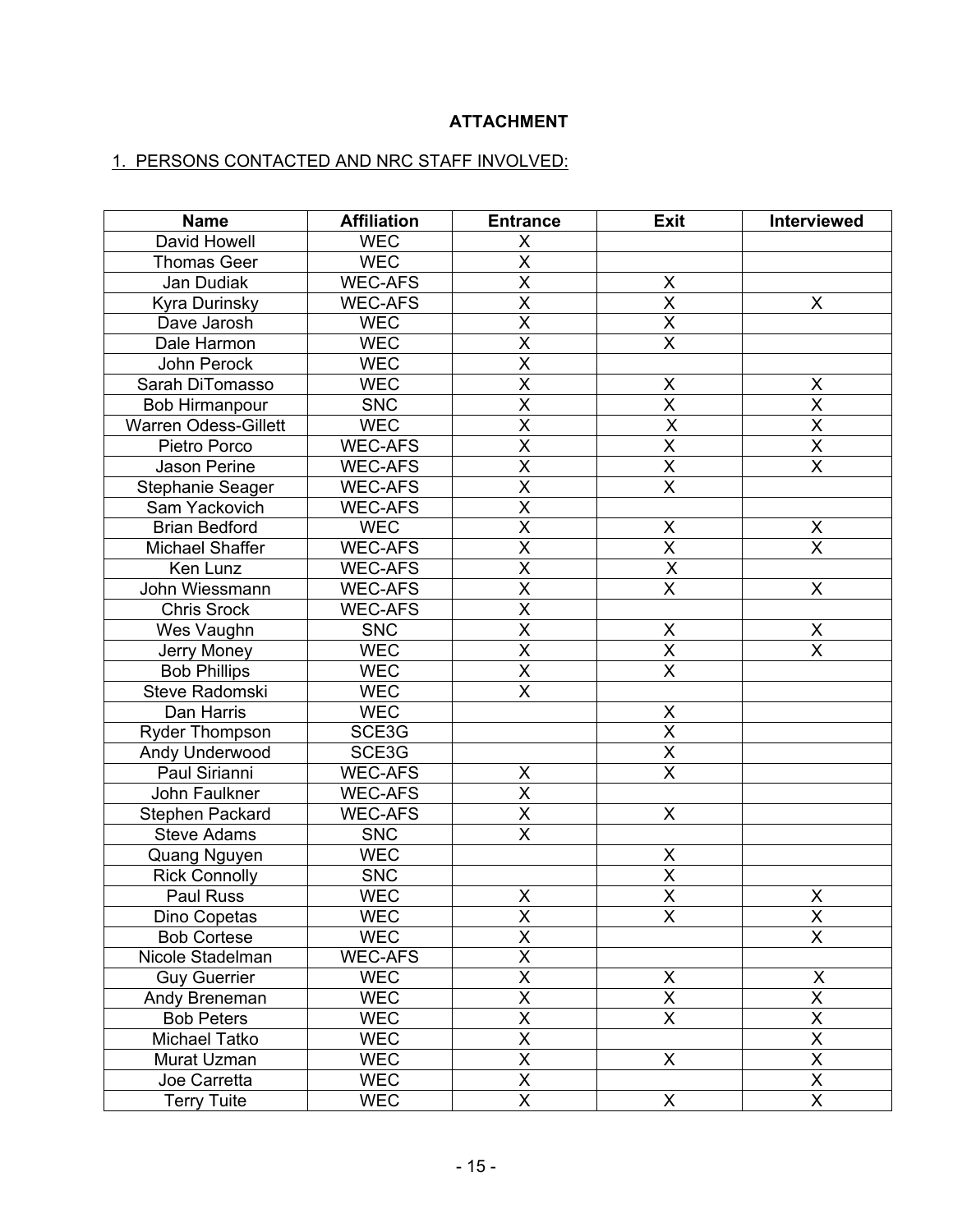| <b>Name</b>              | <b>Affiliation</b> | <b>Entrance</b>         | <b>Exit</b>             | Interviewed             |
|--------------------------|--------------------|-------------------------|-------------------------|-------------------------|
| Matt Shakun              | <b>WEC</b>         | X                       | X                       | X                       |
| Mark Stofko              | <b>WEC</b>         |                         | X                       | X                       |
| Kevin Neumann            | <b>WEC</b>         | X                       |                         | X                       |
| Daniel Stanley           | <b>WEC</b>         |                         |                         | $\overline{\mathsf{X}}$ |
| Marci Maher              | <b>WEC</b>         |                         |                         | $\overline{\mathsf{X}}$ |
| Secil Karaslan           | <b>WEC</b>         |                         |                         | $\overline{\mathsf{x}}$ |
| Adam Laubham             | <b>WEC</b>         |                         |                         | $\overline{\mathsf{X}}$ |
| <b>Rick Very</b>         | <b>WEC</b>         |                         |                         | $\overline{\mathsf{x}}$ |
| Frank Ponko              | <b>WEC</b>         |                         |                         | $\overline{\mathsf{X}}$ |
| Amy Pazur                | <b>WEC</b>         |                         |                         | $\overline{\mathsf{x}}$ |
| Dan Peabody              | <b>WEC</b>         |                         |                         | $\overline{\mathsf{X}}$ |
| Madhu Rao                | <b>WEC</b>         |                         |                         | $\overline{\mathsf{x}}$ |
| Erin Kunz                | <b>WEC</b>         |                         |                         | $\overline{\mathsf{x}}$ |
| Sandra Glasser           | <b>WEC</b>         |                         |                         | $\overline{\mathsf{x}}$ |
| Eli Knebel               | <b>WEC</b>         |                         |                         | $\overline{\mathsf{x}}$ |
| Vasilii Savtchouk        | <b>WEC</b>         |                         |                         | $\overline{\mathsf{x}}$ |
| T. McLaughlin            | <b>WEC</b>         |                         |                         | $\overline{\mathsf{x}}$ |
| <b>B.</b> Sebesta        | <b>WEC</b>         |                         |                         | $\overline{\mathsf{x}}$ |
| <b>B.</b> Domitrovich    | <b>WEC</b>         |                         |                         | $\overline{\mathsf{x}}$ |
| Arati Chandrasekhara     | <b>WEC</b>         |                         |                         | X                       |
| <b>Greg Galletti</b>     | <b>NRC</b>         | X                       | X                       |                         |
| <b>Thomas Fredette</b>   | <b>NRC</b>         | $\overline{\mathsf{x}}$ | X                       |                         |
| Kenneth Mott             | <b>NRC</b>         | $\overline{\mathsf{x}}$ | $\overline{\mathsf{x}}$ |                         |
| Lisa Castelli            | <b>NRC</b>         | $\overline{\mathsf{x}}$ | $\overline{\mathsf{x}}$ |                         |
| <b>Robert Mathis III</b> | <b>NRC</b>         | $\overline{\mathsf{x}}$ | $\overline{\mathsf{x}}$ |                         |
| George Lipscomb          | <b>NRC</b>         | $\overline{\mathsf{x}}$ | $\overline{\mathsf{x}}$ |                         |
| Hyung Je                 | <b>NRC</b>         | $\overline{\mathsf{X}}$ | $\overline{\mathsf{x}}$ |                         |
| Philip Natividad         | <b>NRC</b>         | $\overline{\mathsf{X}}$ | $\overline{\mathsf{x}}$ |                         |
| Brij Verma               | <b>FANR</b>        | $\overline{\mathsf{x}}$ | $\overline{\mathsf{X}}$ |                         |
| <b>Anthony Masters</b>   | <b>NRC</b>         |                         |                         |                         |

## 2. INSPECTION PROCEDURES USED:

IP 43002, "Routine Inspections of Nuclear Vendors," dated July 15, 2013

IP 60001.22, "Inspection of Digital Instrumentation and Control (DI&C) System/Software Design Acceptance Criteria (DAC)-Related ITAAC," dated December 19, 2011

## 3. LIST OF ITEMS OPENED, CLOSED, AND DISCUSSED:

| Item Number          | Status           | Type       | Description          | Applicable<br><b>ITAAC</b> |
|----------------------|------------------|------------|----------------------|----------------------------|
| 99900404/2014-201-01 | Discussed        | <b>NON</b> | <b>Criterion III</b> | 2.5.02.14                  |
| 99900404/2014-201-02 | <b>Discussed</b> | <b>NON</b> | Criterion III        | 2.5.02.14                  |
| 99901404/2011-201-03 | Closed           | <b>NON</b> | <b>Criterion XV</b>  | N/A                        |
| 99901404/2011-201-04 | Closed           | <b>NON</b> | Criterion III        | N/A                        |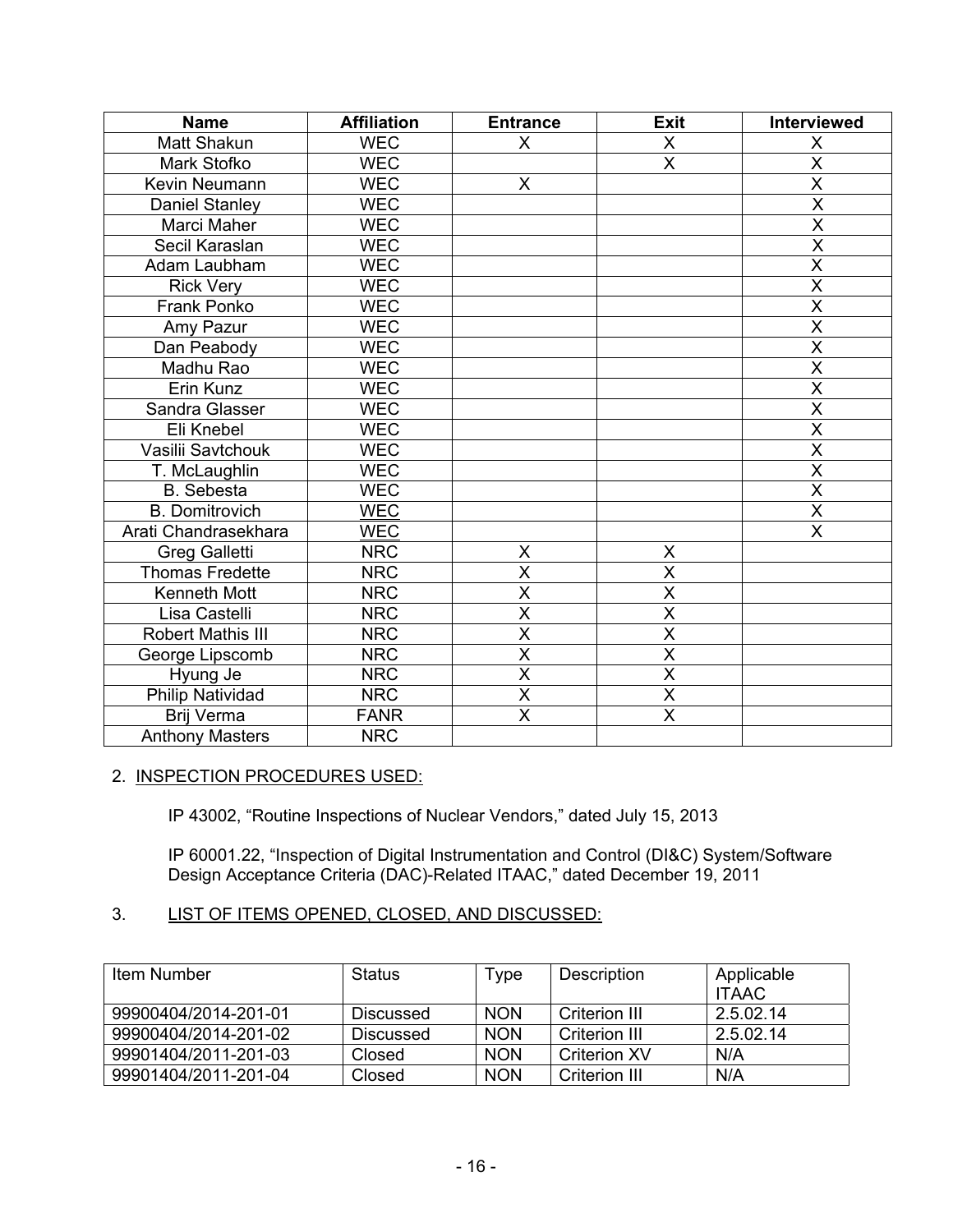## 4. INSPECTIONS, TESTS, ANALYSES, AND ACCEPTANCE CRITERIA:

The U.S. Nuclear Regulatory Commission (NRC) inspectors identified the following ITAAC related to components being designed, manufactured, and tested at Westinghouse Electric Company (WEC). At the time of the inspection, WEC was involved in certain testing activities including PMS Factory Acceptance Testing (FAT) for the AP1000 reactor design. For the ITAAC listed below, the inspectors reviewed WEC's QA controls in the areas of design control, test control, inspection, nonconforming materials parts and components, and corrective actions. The ITAAC design commitments referenced below are for future use by the NRC staff during the ITAAC closure process; the listing of these ITAAC design commitments does not constitute that they have been met and/or closed. The inspectors did not identify any findings associated with these ITAAC during this inspection.

This section of the inspection report focuses on the vendor's implementation of aspects of their quality assurance (QA) program for the activities affecting quality associated with the design, fabrication, and testing of the AP1000 diverse actuation system (DAS). This included a review of completed DAS test program documentation addressing AP1000 ITAAC 2.5.01.4.b design activities. Specifically the inspectors reviewed the DAS design and implementation phases of development for automatic and manually initiated DAS protective functions to verify consistency with the design commitments and the acceptance criteria of ITAAC 2.5.01.4.a. The goal of these inspection activities is to examine the governing documents and samples of design activities that demonstrate the implementation of the design commitments and design attributes in order to provide a comprehensive inspection of the digital instrumentation and control (DI&C) development process as stated in the ITAAC design commitments. In addition, the inspectors reviewed aspects of the vendor's design control and testing processes associated with the PMS Generic AP1000 BL revision 7.8.0 to Generic AP1000 BL revision 7.8.0 regression activities and ongoing PMS system integration testing. These activities are associated with ITAAC 2.5.02.11c and 2.5.02.11d, respectively.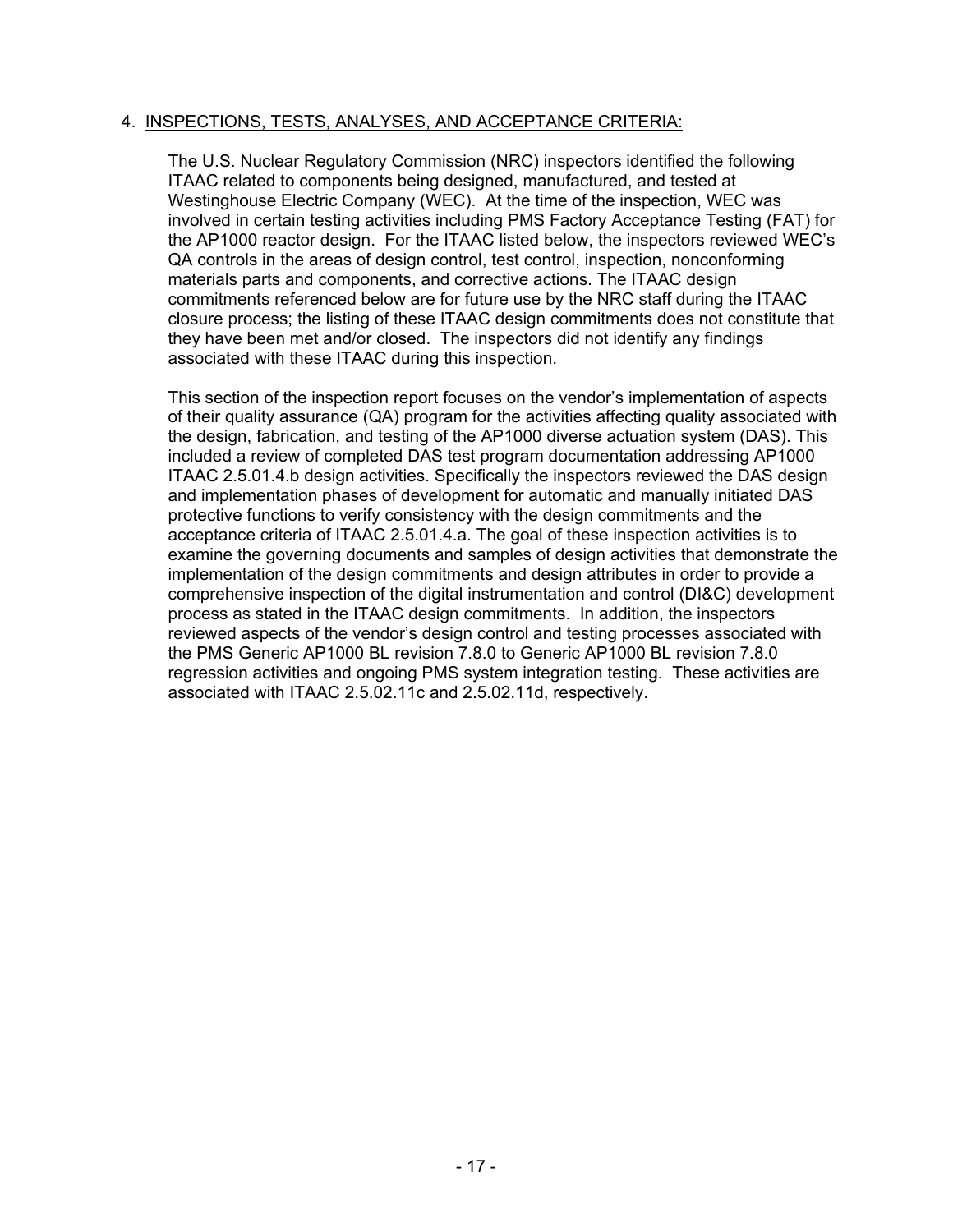| <b>COL</b> | DCD#      | <b>Design Commitment</b>                                                                                                                                                                                                                                                                | <b>Component/Activity</b>                                                                                                                                                                                                                                                                                                                                                                                                                                                                   |
|------------|-----------|-----------------------------------------------------------------------------------------------------------------------------------------------------------------------------------------------------------------------------------------------------------------------------------------|---------------------------------------------------------------------------------------------------------------------------------------------------------------------------------------------------------------------------------------------------------------------------------------------------------------------------------------------------------------------------------------------------------------------------------------------------------------------------------------------|
| #          |           |                                                                                                                                                                                                                                                                                         |                                                                                                                                                                                                                                                                                                                                                                                                                                                                                             |
| 519        | 2.5.01.04 | The DAS hardware and any software are<br>developed using a planned design process<br>which provides for specific design<br>documentation and reviews during the<br>following lifecycle stages (subtask [a] of<br>design commitment - system design phase)                               | The inspectors evaluated the<br>DAS design control and<br>implementation processes<br>through a detailed review of<br>design documentation and<br>activities related to Design<br>System Architecture, Software<br>Design Specification (SDS),<br><b>Detailed Code Development</b><br>Design & Implementation,<br>Design Phase Documentation,<br>and Design Safety Analysis.                                                                                                                |
|            |           | The DAS hardware and any software are<br>developed using a planned design process<br>which provides for specific design<br>documentation and reviews during the<br>following lifecycle stages (subtask [b] of<br>design commitment - system test phase)                                 | The inspectors evaluated the<br>completed DAS Test Summary<br>documentation and performed<br>walk-downs of the as-built DAS<br>cabinets to confirm the tested<br>cabinets conformed to the<br>detailed design drawings.                                                                                                                                                                                                                                                                     |
| 542        | 2.5.02.11 | The PMS hardware and software are<br>developed using a planned design process<br>during hardware and software development<br>phase, consisting of hardware and software<br>design and implementation (subtask [c] of<br>design commitment - Hardware and<br>software development phase) | IV&V and IST Regression<br><b>Analysis Activities - Reviewed</b><br>regression analysis activities<br>associated with the baseline<br>7.8.0 to 7.8.2 design changes<br>documented in the CMRRs and<br>RACR reports, and IV&V<br>Regression Testing Activities -<br>Reviewed regression testing<br>activities associated with the<br><b>Qualified Data Processing</b><br><b>System Processor Module</b><br>Software and Heart Beat Check<br><b>Type Circuit Reusable Element</b><br>Software |
|            |           | The PMS hardware and software are<br>developed using a planned design process<br>during the system integration and test<br>phase for system hardware and software<br>(subtask [d] of design commitment - system<br>integration and test<br>phase)                                       | VC Summer 2 SIT - Observed<br>in-process testing of Partial<br><b>Actuate/Partial Bypass Display</b><br>Vogtle Unit 4 - Observed in-<br>process testing of Maintenance<br>and Test Panel Level 2 Reactor<br><b>Trip Display</b>                                                                                                                                                                                                                                                             |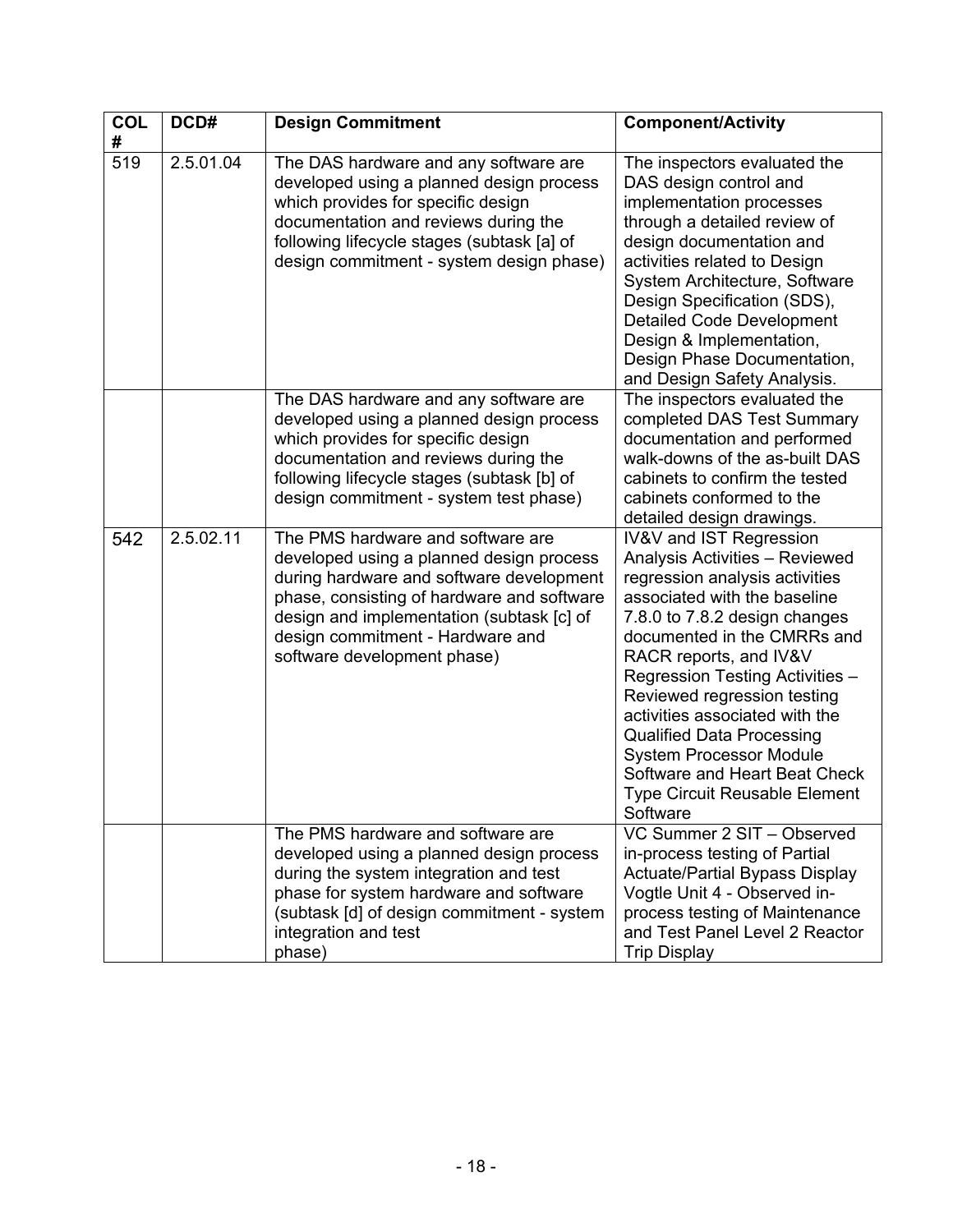# 5. DOCUMENTS REVIEWED:

# Design Specifications, Plans, and Procedures

- 6105-00030, "CIM-SRNC Design Tools," Revision 7, dated July 2014
- 6002-10204 "ALS-102 Core B FPGA Design Specification," Revision 1, dated August 23, 2012
- 6105-00053, "CIM-SNRC Configuration Status Accounting," Revision 13, dated January 2014
- 6106-10216, "DAS VV Simulation Environment Specification," Revision 0, dated March 2013
- 9006-00316, "Hardware Description Language (HDL) Coding Guideline," Revision 0, dated August 2012
- 6106-00120, "DAS ALS Signal Table," Revision 2, dated December 2010
- 6105-00021, "CIM SNRC IV&V Simulation Environment Specification," Rev. 1, dated August, 2012
- 6106-00501, "DAS FPGA Design Specification," Revision 3, dated August 2014
- 6106-00105, "DAS ALS Design Specification," Revision 6, dated August 2014
- 6106-00401, "DAS FPGA Functional Requirements Processor Cabinet," Revision 3, dated August 2014
- 9006-00071, "ALS Core B FPGA Build Procedure," Revision 1, dated December 20, 2012
- 6106-00000, "DAS ALS Management Plan," Revision 5, dated August 2014
- 6002-00030, "Advanced Logic System Design Tools," Revision 12, dated June 2014
- APP-DAS-J0R-001, "Diverse Actuation System Requirements Traceability Matrix," Revision 4, dated August 2014
- APP-DAS-GEH-001, "Diverse Actuation System Design Process," Revision 1, dated May 2010
- APP-GW-GLR-145 WCAP-17184-P, "AP1000 Diverse Actuation System Planning and Functional Design Summary Technical Report," Revision 2, dated July 2010
- APP-DAS-J7-001, "Diverse Actuation System System Specification Document," Revision 1, dated August 2014
- APP-DAS-J4-003, "DAS Sub-System Requirements Specification," Revision 6, July 2014
- APP-DAS-J4-004, " DAS System Design Requirements," Revision 4, dated July 2014
- APP-DAS-J3-331, "DAS Detailed Functional Logic Diagram," Revision 2, dated June 2014
- APP-DAS-J3-326, "AP1000 Functional Logic Diagram Reactor Trip," Revision 2, dated June 23, 2014
- APP-DAS-J3-327, "AP1000 Functional Logic Diagram Turbine Trip," Revision 2, dated August 29, 2013
- APP-DAS-J4-005. "AP1000 Diverse Actuation System Squib Valve Blasting Design Specification," Revision 1, dated July 2014
- APP-PMS-J4-020, "System Design Specification for the AP1000 Protection and Safety Monitoring System," Revision 8, dated October 2013
- APP-PMS-J4V-001, "PMS Safety Display Functional Specification," Revision 7, dated September 2013
- APP-DAS-J4-001, "AP1000 Diverse Actuation System Design Specification," Revision 4, dated July 2014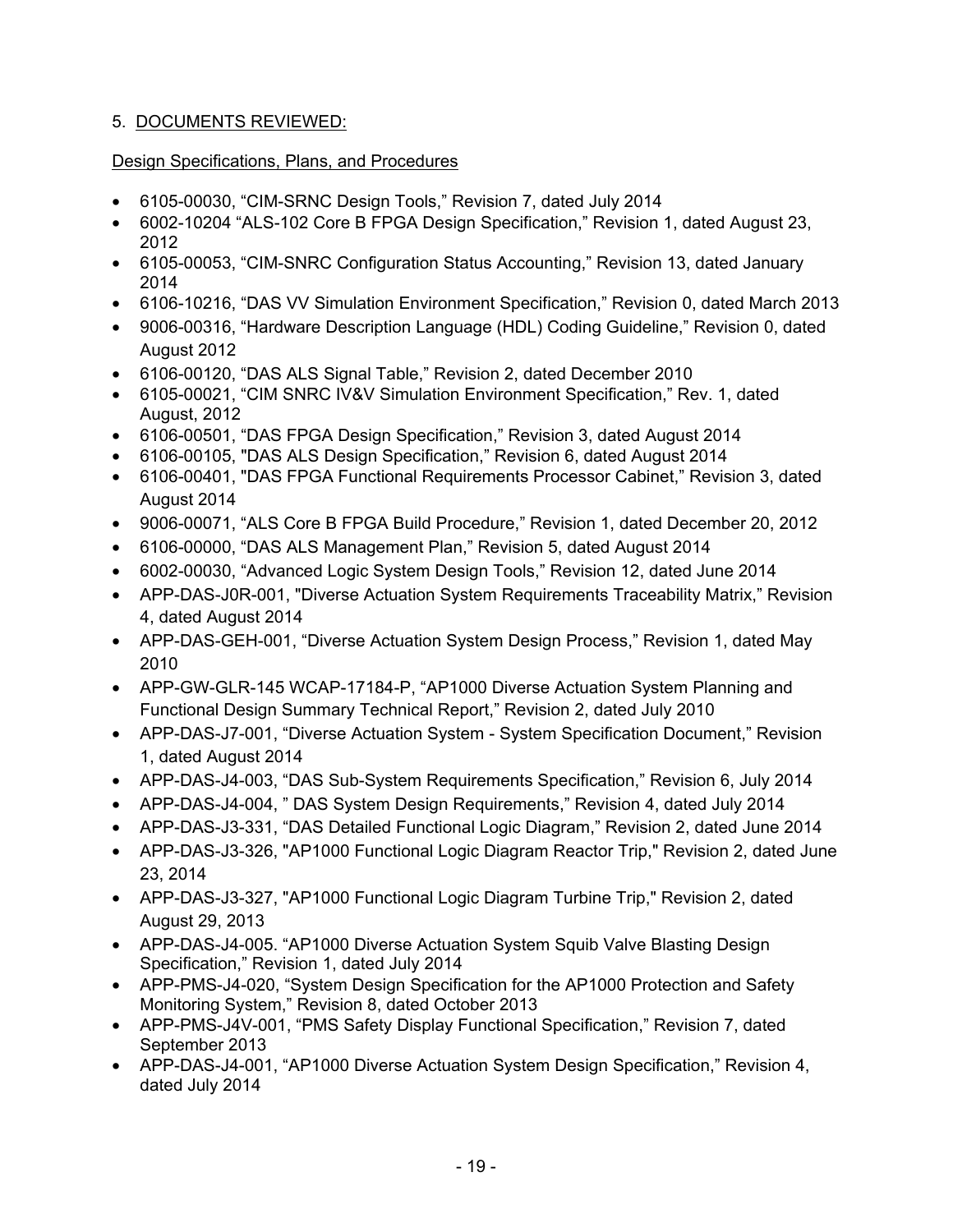- APP-DAS-J1-001, "AP1000 Diverse Actuation System Functional Requirements," Revision 6, dated June 2014
- APP-DAS-J1-102, "AP1000 Functional Diagram Diverse Actuation System Logic," Revision 4, dated September 15, 2010
- APP-DAS-G1-001, "Diverse Actuation System Design Basis Document," Revision 1, dated August 2012
- APP-IVV-JQR-012, "AP1000 PMS Qualified Data Processing System Code Review Report" Revision 2, dated May 2014
- FPGA Build Report, "ALS 102B DAS v3.00 Release." Dated February 19, 2013
- FPGA Build Report, "v2.00 of the ALS 102B DAS. Release to test and IV&V," dated April 25, 2012
- FDR1-12-063, Working Design Review Action Item Report, "6106-00000-DAS ALS Management Plan should reference 6002-00008-ALS Application guideline," dated November 14, 2012
- Hardware Drawing 10066D67, Sheet 20, Revision 0, Label Item #44
- Project Plan "AP1000 I&C Diverse Actuation System," Revision 1, dated February 2012
- NA 4.51, "Field Programmable Gate Array Development Procedure," Revision 1, dated January 1, 2013
- RITS #40758, "DAS SV3 CHT: Requirements in datasheets do not align with RTM," dated August 19, 2014
- RITS #36252, "Application Trouble Summary Exceptions in the SRS and QDPS SDD"
- SV3-DAS-J8Y-001, "Vogtle Unit 3 AP1000 Diverse Actuation Cabinet Configuration Drawing Package," Revision 0
- WNA-RL-03189-SV0, "Vogtle AP1000 Protection and Safety Monitoring System Software Configuration Management Release Report," Revision 11 (Release 7.4.2 for Baseline SV0- ISIP-J0R-007 Revision 4), dated April 2014
- WNA-RL-02791-SV4, "Vogtle Unit 4 AP1000 Protection and Safety Monitoring System Software Hardware Management Release Report," Revision 2 (Release 7.8.3 for Baseline APP-ISIP-J0R-007 Revision 8), dated April 2014
- WNA-RL-03929-VSG, "V.C. Summer AP1000 Protection and Safety Monitoring System Software Configuration Management Release Report," Revision 3 (Release 7.3.1 for Baseline VSG-ISIP-J0R-007 Revision 3), dated April 2014
- WNA-RL-02578-VS2, "V.C. Summer Unit 2 AP1000 Protection and Safety Monitoring System Software Hardware Management Release Report," Revision 2 (Release 7.8.0 for Baseline APP-ISIP-J0R-007 Revision 8), dated December 2013
- WNA-WI-00497-GEN, "Common Q Regression Analysis Preparation Work Instruction," Revision 0, dated August 2014
- WNA-RL-02195 WAPP, "Common Q Software Release Record for QDPSC1\_1," Revision 4, dated November 22, 2013
- WNA-PV-00054-WAPP, "AP1000 PMS Software V&V Plan," Revision 2, dated July 2013
- WNA-VR5B2D5831 "The Requirement Specifications For Automatic Display Testing Tool," Revision 4, dated January 2013
- WNA-VR-00393-GEN, "Display Capture Tool Validation," Revision 1, dated December 2013
- WNA-DS-03297-GEN, "Automatic Display Judgment Tool Requirements Specification," Revision 1, dated September 2013
- WNA-DS-03343-GEN, "System Design Specification for the Automatic Display Judgment Tool," Revision 1, dated December 2013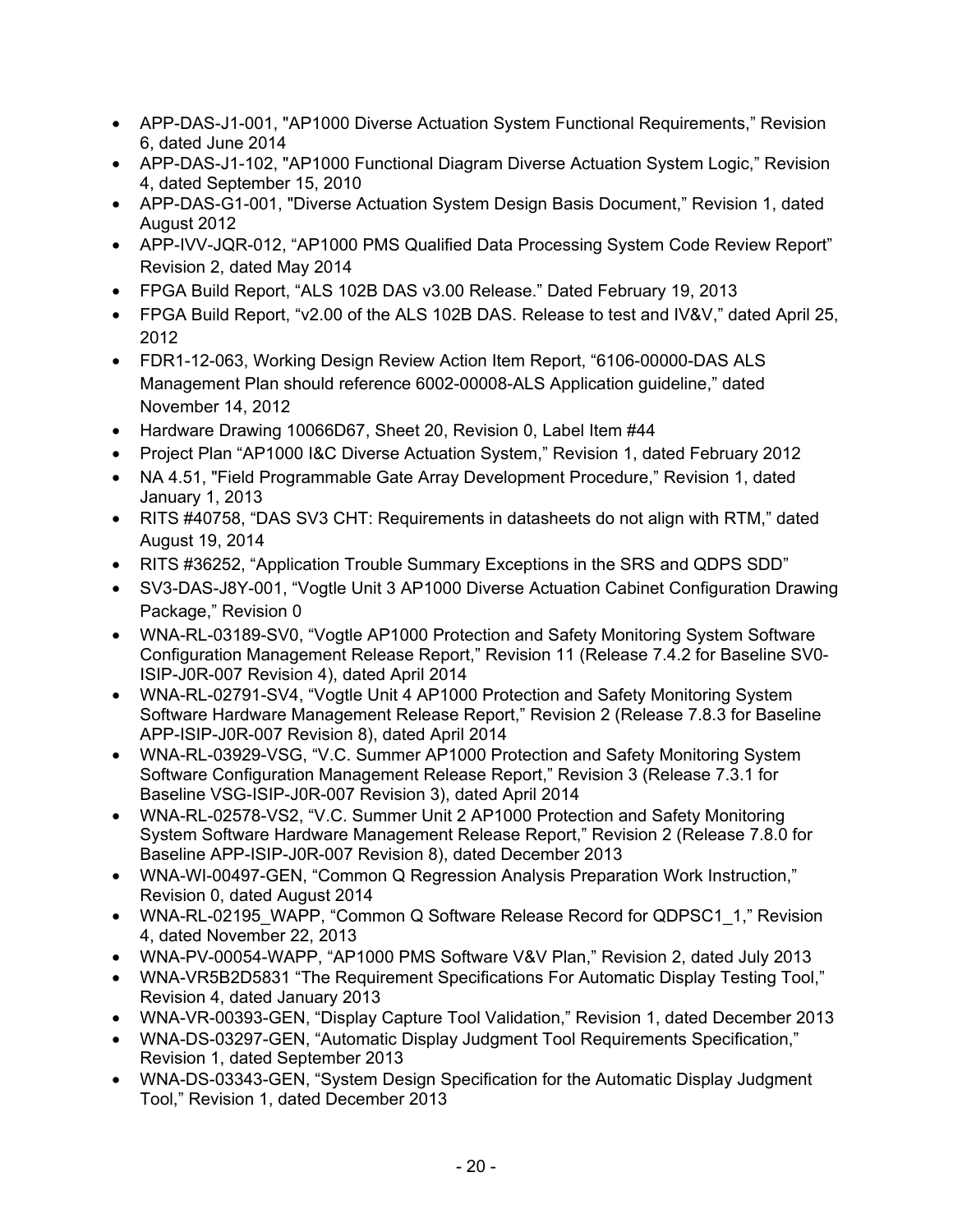- WNA-DS-03346-GEN, "Software Requirements Specification for the Automatic Display Judgment Tool," Revision 1, dated January 2014
- WNA-SD-00498-GEN, "Software Design Description for the Automatic Display Judgment Tool," Revision 1, dated January 2014
- WNA-VR-00414-GEN, "Automatic Display Judgment Tool Validation Report," Revision 1, dated January 2014
- WNA-DS-01069-GEN, "Standard I/O Simulator System Requirements Specification," Revision 1, dated February 2010
- WNA-DS-01298-GEN, "Standard I/O Simulator Design Specification," Revision 3, dated March 2010
- WNA-DS-01357-GEN, "Standard I/O Simulator Software Requirements Specification," Revision 3, dated March 2013
- WNA-DS-02224-GEN, "Standard I/O Simulator Software Design Description," Revision 1, dated July 2010
- WNA-GEN-00365-GEN, "Synopsys VCS D-2010.06-4 Software Validation Report," dated July 2012
- WNA-VR-00320-GEN, "Standard Input/output Simulator Software Validation," Revision 2, dated September 2011
- WNA-PC-00005-WAPP, "AP1000 I&C Projects Configuration Management Plan," Revision 4, dated November 2013
- WNA-PD-00239-WAPP, "Project Plan: AP1000 I&C Diverse Actuation System," Revision 1, dated December 2013
- WNA-ER-00217-WAPP, "Automation and Field Services Systems Integration & Safety Platforms DAS Advanced Logic System Final Design Review Report," Revision 0, dated June 2014
- WNA-RL-03929-VSG, "VC Summer AP1000 Protection and Safety Monitoring System Software Configuration Management Release Report," Revision 2, dated December 2013 (APP BL 7.8.0)
- WNA-WI-00333-GEN, "Common Q Application Software Hazard Analysis Work Instructions," Revision 2, dated February 2013
- WNA-VT-00078-WAPP, "IV&V Task Report for AP1000 PMS Software Hazards Analysis Evaluation," Revision 0, dated May 2014
- WNA-WI-00396-WAPP, "IV&V Interface Data Analysis Work Instruction," Revision 0, dated April 2013
- WNA-VT-00057-WAPP, "IV&V Task Report for Interface Data Analysis," Revision 1, dated June 2014
- WNA-SD-00483-WAPP, "Interface Data Analysis Tool (IDAT)," Revision 4, dated October 2013
- WNA-RL-03189-SV0, "Vogtle AP1000 Protection and Safety Monitoring System Software Configuration Management Release Report," Revision 11, dated April 2014
- WNA-VT-00046-SV0, "IV&V Task Report for Vogtle AP1000 Baseline 7.4 Configuration Management Assessment," Revision 1, dated April 2014
- WNA-WI-00362-GEN, "Instructions for Updating IV&V RTA Modules," Revision 5, dated July 2013
- WNA-VT-00003-SV0, "IV&V Task Report for RTA of Software Requirements Specification," Revision 1, dated June 2014
- WNA-VT-00007-SV0, "IV&V Task Report for RTA of Software Design Descriptions," Revision 1, dated June 2014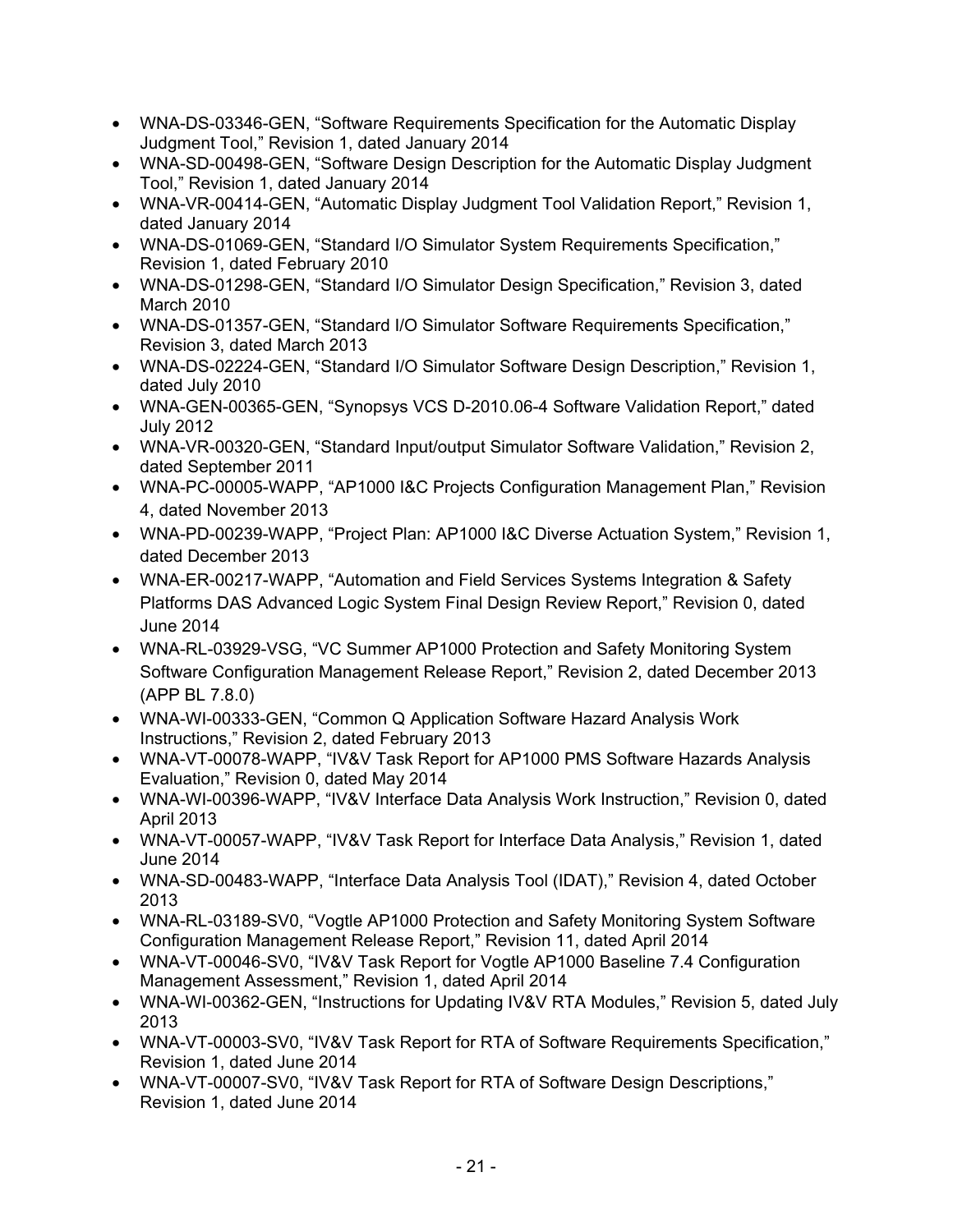- WNA-VT-00004-SV0, "IV&V Task Report for Subsystem Software Requirements Evaluation," Revision 1, dated June 2014
- WNA-AR-00363-WAPP, "AP1000 Protection and Safety Monitoring System Regression Analysis Change Report," Revision 4, dated April 2014
- WNA-WI-00241-GEN, "Common Q AC160 Application Code Review Work Instructions," Revision 1, dated August 2013
- WNA-WI-00398-GEN, "Common Q Procedural Language Code Review Work Instructions," Revision 1, dated August 2014
- WNA-WI-00241-GEN, "Common Q AC160 Application Code Review Work Instructions," Revision 1, dated August 2013
- WNA-VT-00062-WAPP, "IV&V Task Report for Evaluation of FLD to Code Translation for QDPS," Revision 0, dated April 2014
- WNA-WI-00372-WAPP, "IV&V Functional Logic Diagram to Application Software Implementation Tracing Work Instructions," Revision 0, dated February 2013
- WNA-DS-01069-GEN, "Standard I/O Simulator System Requirements Specification," Revision 1, dated February 2010
- WNA-DS-01298-GEN, "Standard I/O Simulator Design Specification," Revision 3, dated March 2010
- WNA-DS-01357-GEN, "Standard I/O Simulator Software Requirements Specification," Revision 3, dated March 2013
- WNA-DS-02224-GEN, "Standard I/O Simulator Software Design Description," Revision 1, dated July 2010

# Test Procedures and Documents

- 6105-00007, "CIM-SNRC Test Plan," Revision 7, dated September 2013
- 6105-00013, "CIM-SNRC IV&V Plan," Revision 10, dated August 2014
- 6002-00018, "ALS Platform FPGA VV Test Plan," Revision 9, dated February 2013
- 6106-00005, "DAS ALS Integration Test Plan," Revision 1, dated March 2013
- APP-DAS-T1P-300, "DAS Factory Acceptance Test Procedure," Revision 7, dated August 2014
- APP-DAS-T1D-300, "DAS Factory Acceptance Test Data Sheets," Revision 7, dated August 2014
- APP-PMS-T5-001, "Protection and Safety Monitoring System Test Plan," Revision 3, dated April 2013
- APP-PMS-T1P-013, "Protection and Safety Monitoring System Integration Test Maintenance Test Panel Displays and Safety Panel Displays Test Procedure," Revision 1, dated July 2013
- APP-IVV-T1P-110, "AP1000 Protection and Safety Monitoring System Qualified Data Processing System Processor Module Software Test Procedure," Revision 0, dated May 2014
- APP-IVV-T2R-110, "AP1000 Protection and Safety Monitoring System Qualified Data Processing System Processor Module Software Test Report," Revision 0, dated May 2014
- APP-PMS-T1D-026, "AP1000 Protection and Safety Monitoring System Display Partial Actuate / Partial Bypass Test Data Sheets," Revision 3, dated August 2014
- APP-PMS-T1D-030, "AP1000 Protection and Safety Monitoring System Maintenance and Test Panel Level 2 Reactor Trip Injection Test Data Sheets," Revision 1, dated March 2014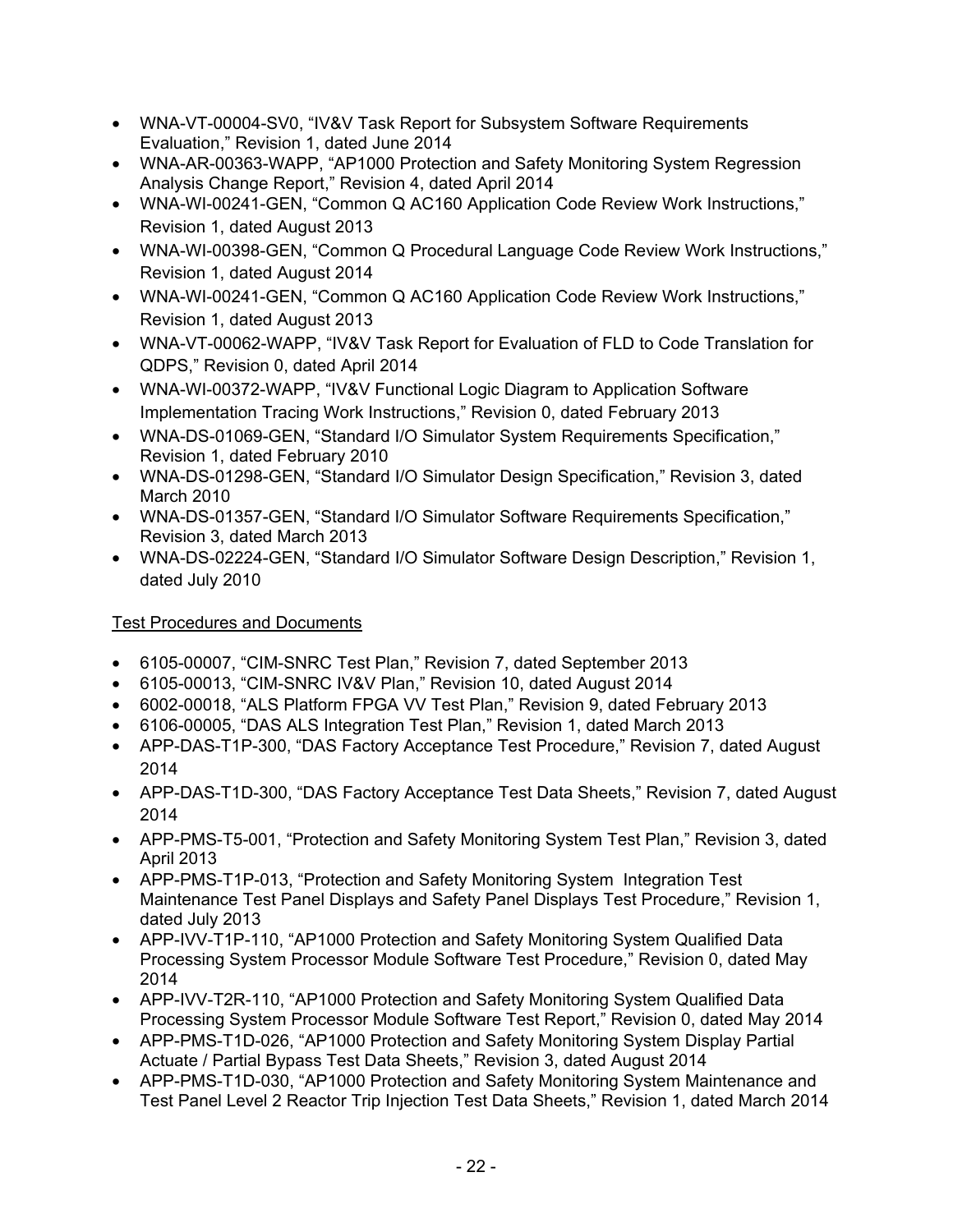- SV4-PMS-T7X-008, "Vogtle Unit 4 AP1000 Protection and Safety Monitoring System Integration Test Configuration Record," Revision 0, dated July 2014
- VS2-PMS-T7X-008, "V.C. Summer Unit 2 AP1000 Protection and Safety Monitoring System Integration Test Configuration Record," Revision 2, dated August 2014
- VS2-PMS-T1P-050, "VC Summer Unit 2 AP1000 Protection and Safety Monitoring System Channel Integration Regression Test Procedure," Revision 1, dated June 2014
- VS2-PMS-T1R-050, "VC Summer Unit 2 AP1000 Protection and Safety Monitoring System Channel Integration Regression Test Procedure," Revision 0, dated July 2014
- WNA-TP-00410-GEN, "Processor Module Software Test Procedure," Revision 6, dated July 2012
- WNA-TP-04019-GEN, "CIM SRNC Subsystem Test Procedure," Revision 1, dated April 2012
- WNA-TR-02714-GEN, "CIM SRNC Test Tool Validation Report," Revision 0, dated April 2012WNA-TP-00357-GEN, "Element Software Test Procedure," Revision 7, dated May 2013
- WNA-TP-02353-GEN, "Element Software Test Procedure for HB\_CHK Type Circuit," Revision 1, dated February 2014
- WNA-TR-01475-GEN, "Element Software Test Report for HB CHK Type Circuit," Revision 2, dated February 2014
- WNA-VR-00393-GEN, "Display Capture Tool Validation," Revision 1, dated December 2013
- WNA-WI-00452-GEN, "Regression Testing Work Instruction," Revision 0, dated February 2014
- WNA-5B2D5831, "The Requirement Specifications For Automatic Display Testing Tool," Revision 4, dated January 2013
- WNA-TP-5B2D5848, "Test Procedures for Automatic Display Testing Tool Ver. 3.4," Revision 1, dated October 2013
- WNA-6E2D1320, "Automatic Display Testing Tool User's Manual," Revision 6, dated March 2013 WNA-TP-04538-WAPP, "Software Validation Test Procedure for IV&V Interface Data Analysis Tool (IDAT)," Revision 1, dated September 2013
- WNA-TR-03014-WAPP, "Test Report for IV&V Interface Data Analysis Tool (IDAT)," Revision 1, dated January 2014
- WNA-VT-00006-WAPP, "IV&V Verification Task Report for IV&V Interface Data Analysis Tool (IDAT)," Revision 1, dated December 2013

# Corrective Action Documents

- Issue Report (IR) 11-206-M051, "NRC Inspection CSI 4-25-11 Nonconformance 99901404/2011-201-03," dated July 25, 2011
- IR 13-267-M061, "Error Report Evaluation," dated September 24, 2013
- IR 13-269-M023, "Supplier Error Reporting Process," dated September 26, 2013
- CAPAL 100040376, "Emerson Product Advisory for Controller Intermittent Failure," dated August 27, 2014 (in-process)
- CAPAL 100020877, "Supplier NRC Nonconformance Steris Isomedix," dated May 29, 2014 (in-process)
- CAPAL 100000587, "CIM Product Quality Assessment," dated August 2013
- IR 11-206-M052, "CIM Test/IVV Tools,"
- IR 14-009-W005, "CIM Significant Breakdown in Quality Assurance," dated January 9. 2014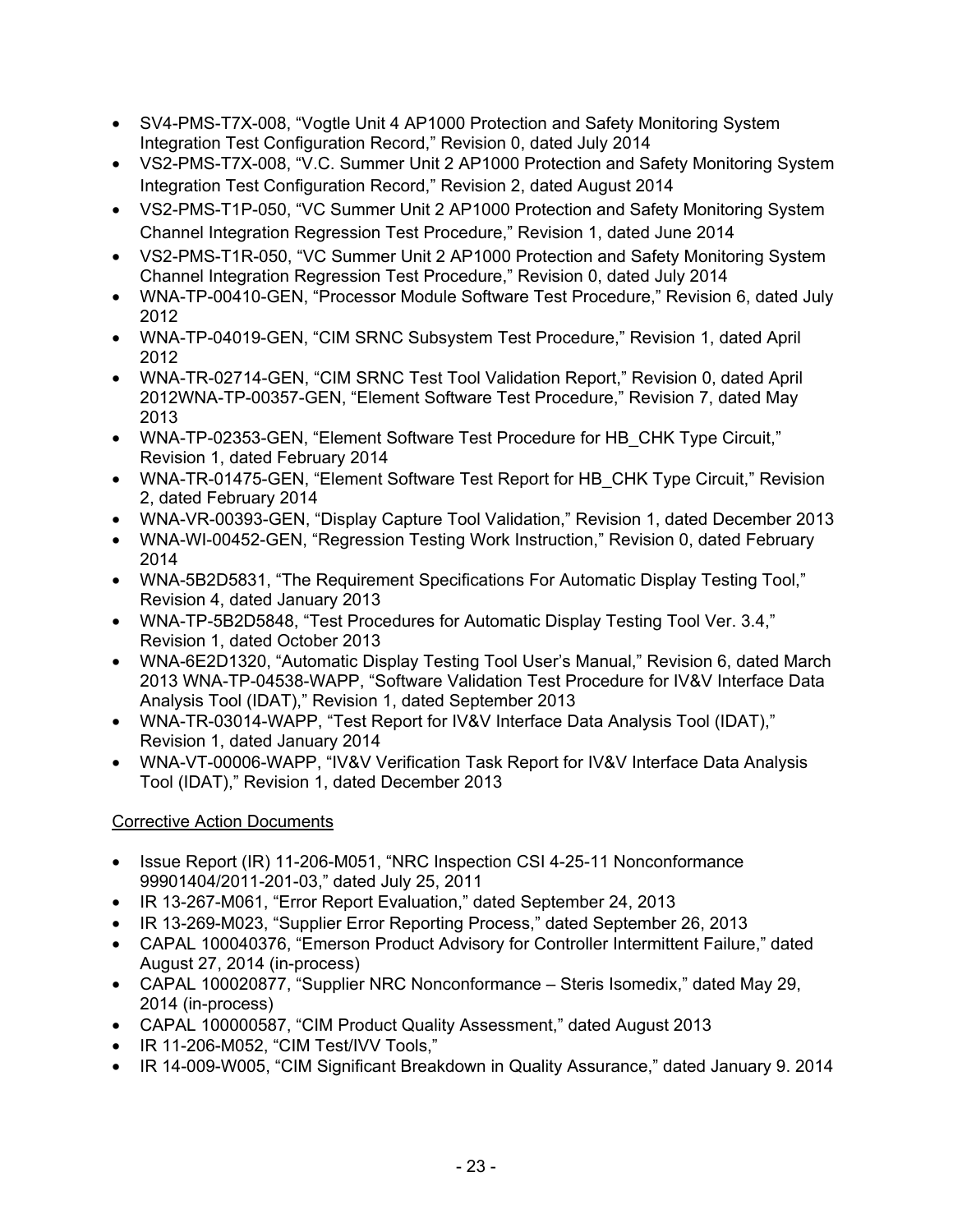## Miscellaneous Documents

- IEEE Standard 730-1998, "IEEE Standard for Software Quality Assurance Plans," Institute of Electrical and Electronics Engineers, dated 1998
- IEEE Std. 1074-1995, "IEEE Standard for Developing Software Life Cycle Processes," dated 1995
- IEEE Standard 1012-1998, "IEEE Standard for Software Verification and Validation," dated 1998
- Regulatory Guide 1.173, "Developing Software Life Cycle Processes for Digital Computer Software used in Safety Systems of Nuclear Power Plants," dated September 1997
- Regulatory Guide 1.169, "Configuration Management Plans for digital Computer Software used in Safety Systems of Nuclear Power Plants," dated 1997
- NUREG/CR-6101, "Software Reliability and Safety in Nuclear Reactor Protection Systems," US Nuclear Regulatory Commission," dated June 11, 1993
- Regulatory Guide 1.152, "Criteria for Use of Computers In Safety Systems of Nuclear Power Plants"
- IEEE Standard 7.4.3.2-2003, "IEEE Standard Criteria for Digital Computers in Safety Systems of Nuclear Power Generating Stations," dated 2003
- National Instruments letter to CS Innovations, "Product Notification: Possible System Hang with Third-Party PXI Modules for Some NI PXI Systems with a 64-Bit Operating System," dated May 15, 2012
- National Instruments automated notification, "Product Notification: Data Corruption Issues with NI LabVIEW 2012 FPGA Module," dated November 27, 2012
- Business Management System (BMS)-SCM-10, "Administrative Specification for Procurement of Items and Services 54823," Revision 11, dated July 9, 2014
- BMS-CI-5, "Operating Experience Guideline," Revision 1, dated May 7, 2014
- NA 4.4.7, "Standard Parts Specification List," Revision 5, dated August 1, 2014
- Selected Test technician Qualification Record
- Selected "on-the-job" training logs, Course Number 11146381
- 6. ACRONYMS USED:

| ADAMS        | Agencywide Documents Access and Management System            |
|--------------|--------------------------------------------------------------|
| ADJT         | Automatic Display Judgment Tool                              |
| ADS          | <b>Automatic Depressurization System</b>                     |
| BMS          | <b>Business Management System</b>                            |
| <b>CAPAL</b> | Corrective Action Program and Learning system                |
| CGD          | <b>Commercial Grade Dedication</b>                           |
| CFR          | Code of Federal Regulations                                  |
| CHT          | <b>Cabinet Hardware Testing</b>                              |
| CIM          | <b>Component Interface Module</b>                            |
| CIT          | <b>Channel Integration Testing</b>                           |
| <b>CMRR</b>  | <b>Configuration Management Release Record</b>               |
| CSI          | CS Innovations, Inc.                                         |
| <b>DAC</b>   | Design Acceptance Criteria                                   |
| <b>DAS</b>   | <b>Diverse Actuation System</b>                              |
| DCD          | Design Control Document                                      |
| <b>DCIP</b>  | Division of Construction Inspection and Operational Programs |
| DCT          | Display Capture Tool                                         |
| DI&C         | Digital Instrumentation and Control                          |